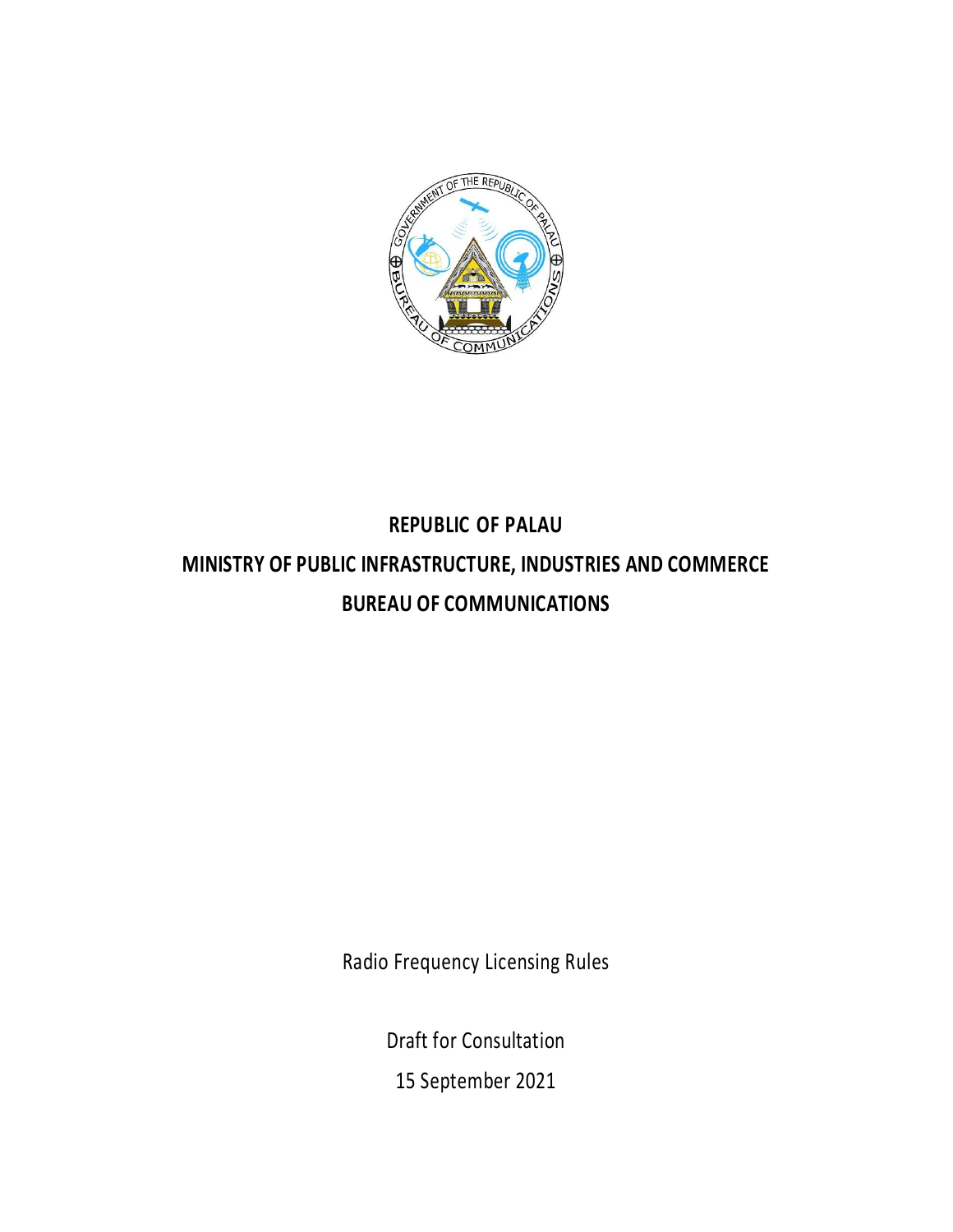## **Contents**

| §30. Effects of expiration, revocation, or surrender of a radio frequency license  14      |  |
|--------------------------------------------------------------------------------------------|--|
|                                                                                            |  |
|                                                                                            |  |
|                                                                                            |  |
|                                                                                            |  |
|                                                                                            |  |
| §36. Proper functioning of telecommunications networks and telecommunications services  16 |  |
|                                                                                            |  |
|                                                                                            |  |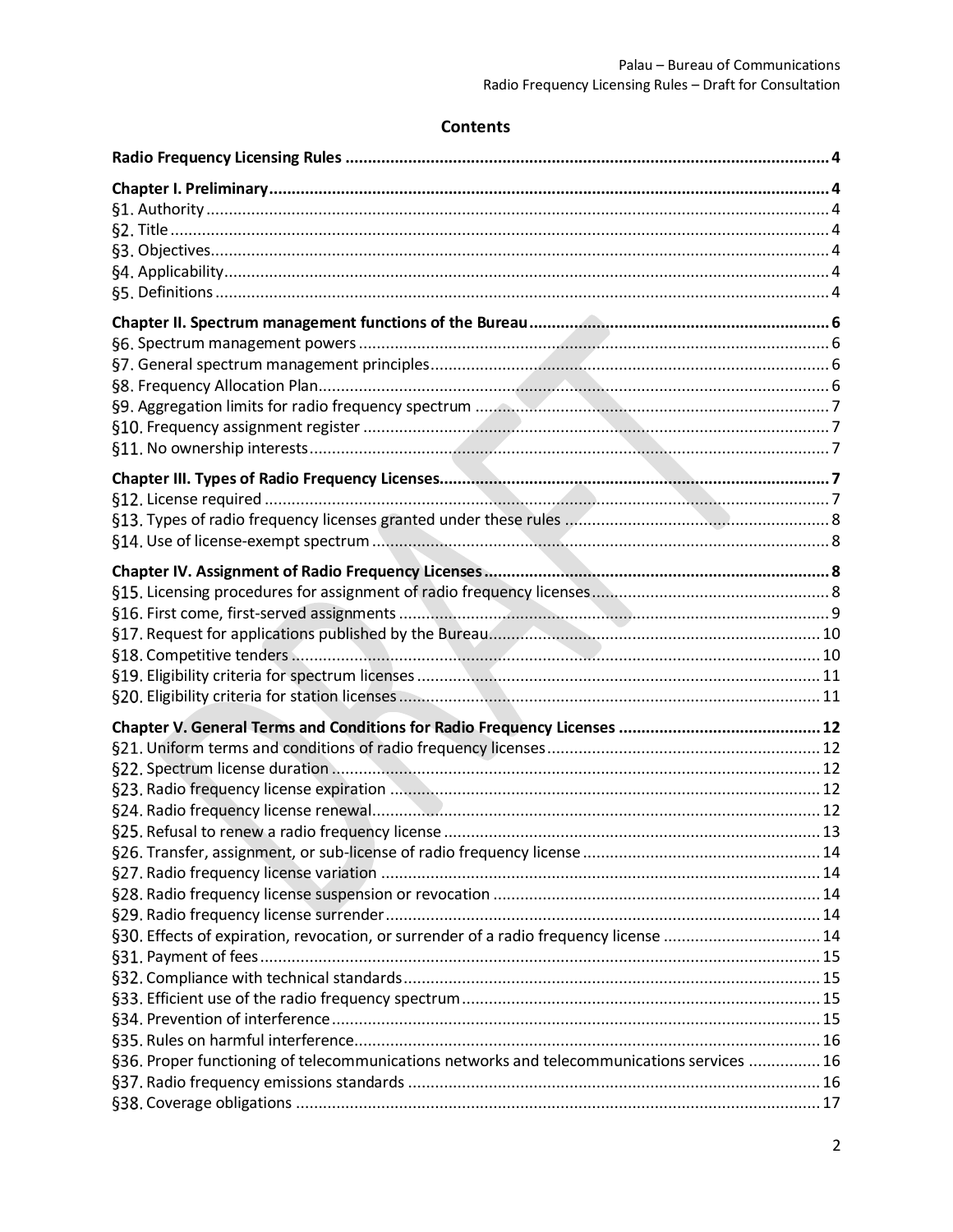| §44. Transition provisions for persons subject to §401(b) and §706(a) of the Act 19 |
|-------------------------------------------------------------------------------------|
|                                                                                     |
|                                                                                     |
|                                                                                     |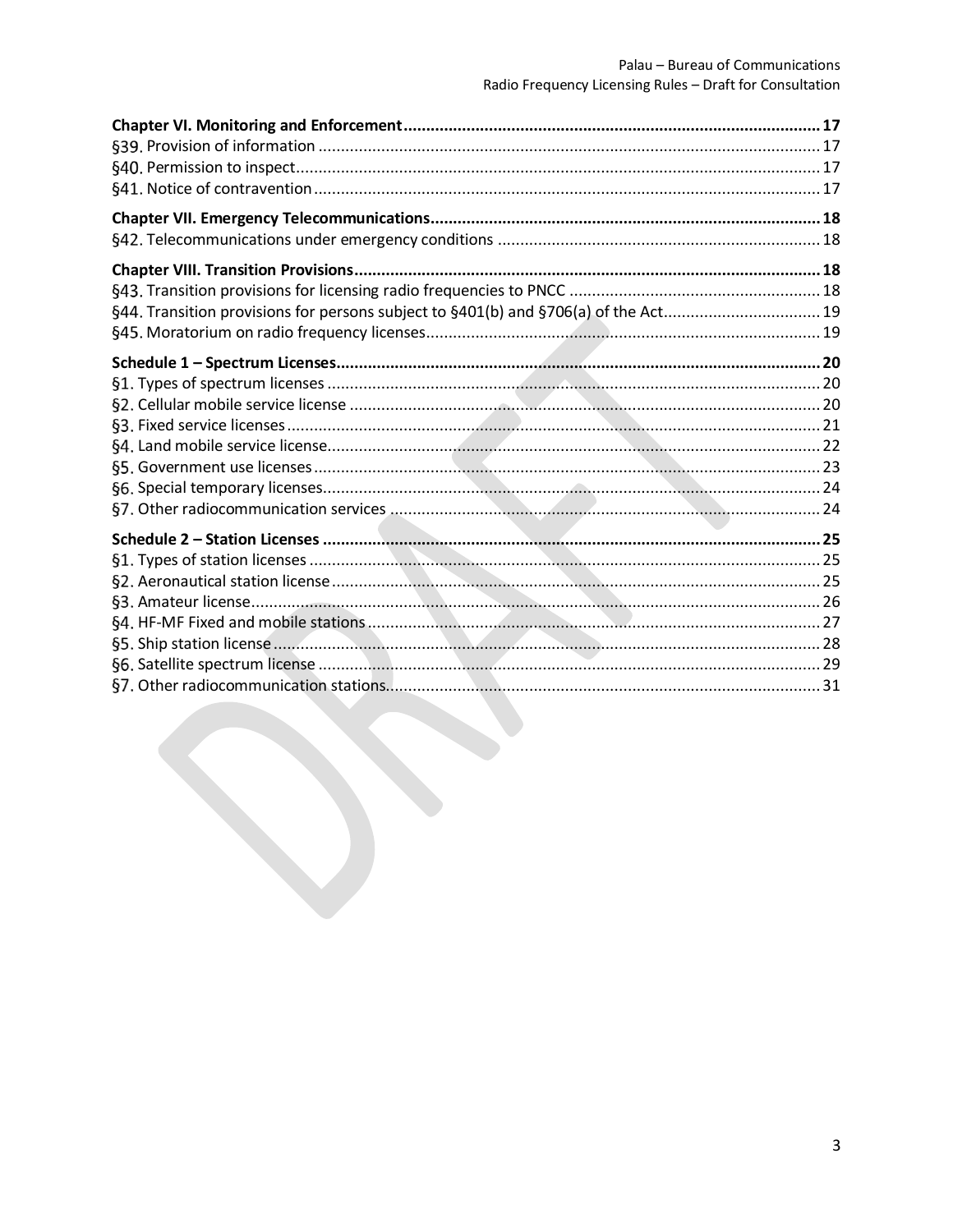## Radio Frequency Licensing Rules

## <span id="page-3-1"></span><span id="page-3-0"></span>**Chapter I. Preliminary**

## <span id="page-3-2"></span>§1. Authority

These rules are promulgated by the Bureau pursuant to the powers granted by §405 of the Act.

## <span id="page-3-3"></span>§2. Title

These rules shall be cited as the "Radio Frequency Licensing Rules, 2021."

## <span id="page-3-4"></span>**Objectives**

The objectives of these rules are to:

- (a) ensure a simplified, transparent, and non-discriminatory radio frequency spectrum management framework;
- (b) establish an objective and streamlined approach to the licensing of radio frequency spectrum in Palau;
- (c) promote efficient use of the radio frequency spectrum;
- (d) avoid harmful interference among users of radio frequency spectrum;
- (e) promote health and safety by limiting human exposure to radio frequency (non-ionizing radiation) emissions;
- (f) encourage innovation and technology upgrades to facilitate provision of advanced telecommunications services to the people of Palau; and
- (g) ensure spectrum allocation and assignment are in line with international agreements and standards.

## <span id="page-3-5"></span>**Applicability**

These rules apply to:

- (a) any person requiring a radio frequency license for the provision of telecommunications services in Palau.
- (b) the holder of the consolidated individual license assigned in accordance with [§43.](#page-17-3)

## <span id="page-3-6"></span>§5. Definitions

- (a) Any word, phrase or expression used in these rules shall, unless the context requires otherwise or it is expressly defined in these rules, have the same meaning as it has in the Act.
- (b) Headings and titles used in these rules are for reference only and shall not affect the interpretation or construction of these rules.
- (c) References to a word or phrase in the singular encompass references to words or phrases in the plural, and vice versa.
- (d) The terms listed below shall have the following meanings:
	- (1) "Act" means the Palau National Telecommunications Act of 2017 codified in Title 15 of the Palau National Code, as may be amended from time to time;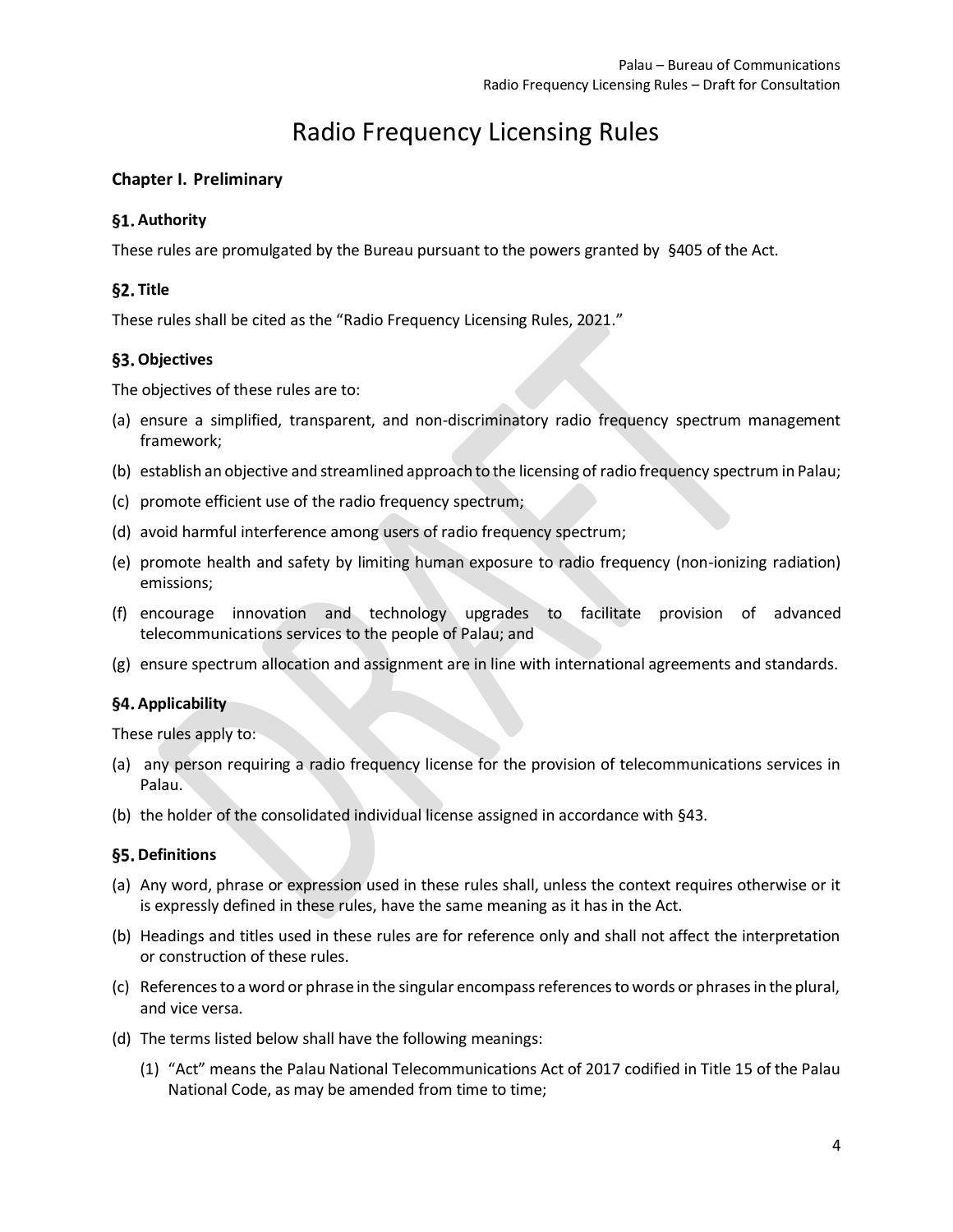- (2) "Allocation" means an entry in the Frequency Allocation Plan of a given radio frequency band for the purpose of its use by one or more terrestrial or space radiocommunication services or the radio astronomy service under specified conditions;
- (3) "Bureau" means the Bureau of Communications established under Title 2 of the Palau National Code, or its successors;
- (4) "Customer" or "end user" means a person who contracts for telecommunications services, as or on behalf of a user of telecommunication services;
- (5) "Days" means calendar days;
- (6) "Equipment" means any appliance, apparatus, device, or accessory used or intended to be used for telecommunications purposes;
- (7) "FCC" means the Federal Communications Commission of the United States of America;
- (8) "Frequency Allocation Plan" means a table issued by the Bureau in accordance with international law specifying, among other matters, the allocation of radio frequency spectrum bands in Palau.
- (9) "Harmful interference" means radio interference which endangers the functioning of a radio navigation service or of other safety services or which otherwise seriously degrades, obstructs, or repeatedly interrupts a radio communication service operating in accordance with the Act and applicable rules and regulations;
- (10)"Individual consolidated license" means a license granted to PNCC in accordance with §705 of the Act;
- (11)"Interference" means the effect of unwanted energy due to one or a combination of emissions, radiations, or inductions upon reception in a radiocommunication system, manifested by any performance degradation, misinterpretation, or loss of information which could be extracted in the absence of such unwanted energy;
- (12)"ITU" means the International Telecommunication Union;
- (13)"License" or "radio frequency license" means a spectrum license or a station license;
- (14)"Licensee" means a person who holds a radio frequency license;
- (15) "Operating license" means either an individual license or a class license granted in accordance with the Telecommunications Licensing Rules, 2021, and its amendments;
- (16)"Palau" means the Republic of Palau;
- (17)"Person" means any natural person or other nongovernmental entity, however organized;
- (18)"PNCC" means the Palau National Communications Corporation;
- (19)"Station license" means a radio frequency license granted in accordance with §13. (2) and Schedule 2 of these rules;
- (20)"Radio apparatus" or "station" means one or more transmitters or receivers or a combination of transmitters and receivers, including the accessory equipment, necessary at one location for carrying on a radiocommunication service;
- (21)"Radio frequency spectrum" means those radio frequencies comprising channels for specific radio transmission technologies usable in Palau;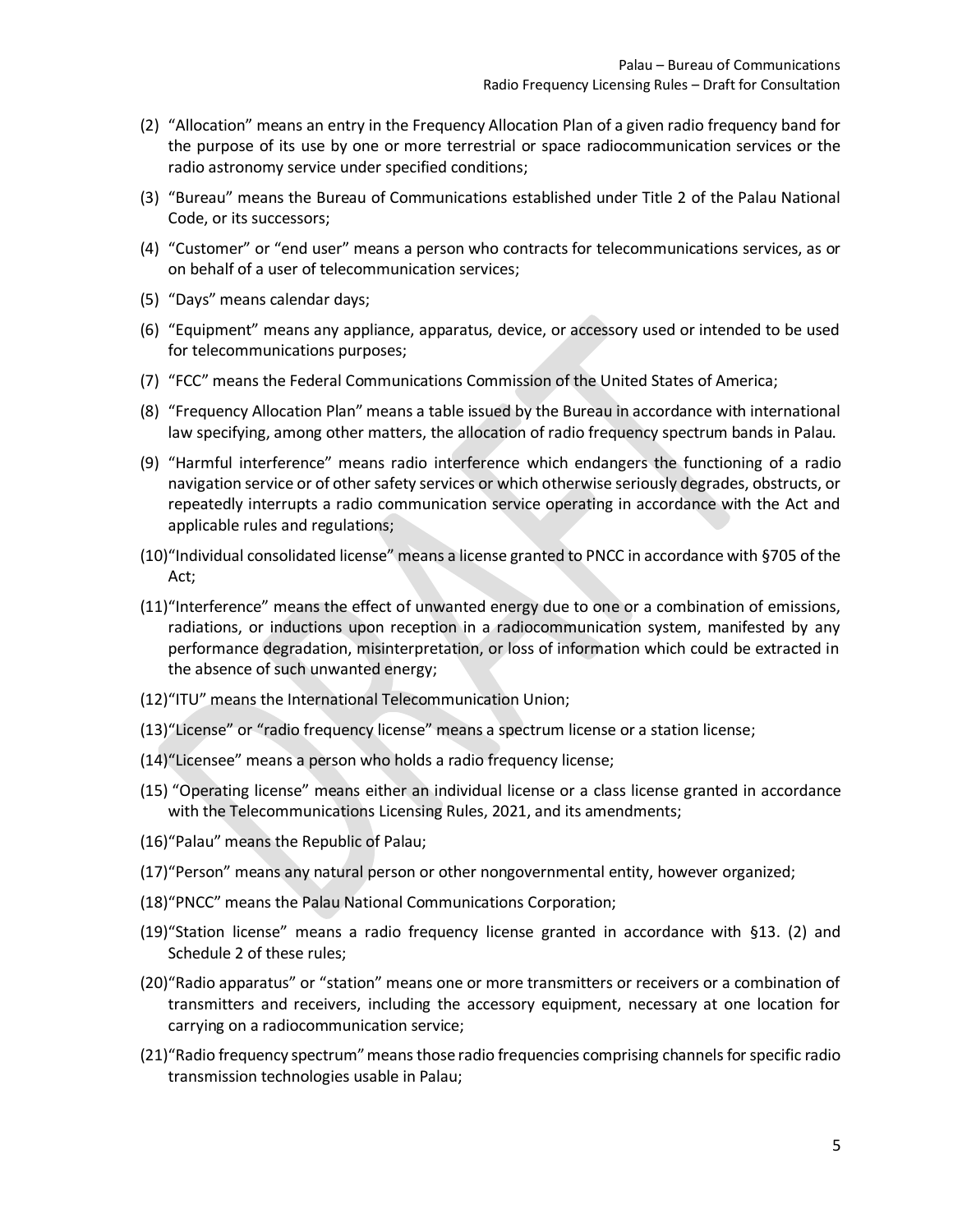- (22)"Radio communication" means the transmission of messages by radio signals of all kinds between two or more points;
- (23)"Spectrum license" means a radio frequency license granted in accordance with §13. (1) and Schedule 1 of these rules;
- (24)"Telecommunications" means the conveyance from one device to another of any message by means of any wire, radio, optical, electric, magnetic, electromagnetic, or similar system;
- (25)"Telecommunications network" means a system that uses electricity or electromagnetic energy for providing telecommunications services between network termination points; and
- (26)"Telecommunications service" means a service for the transmission or transport of messages by means of a telecommunications network.

#### <span id="page-5-0"></span>**Chapter II. Spectrum management functions of the Bureau**

#### <span id="page-5-1"></span>**Spectrum management powers**

- (a) In accordance with §404(a) of the Act and subject to the exclusions set forth in §102 of the Act, the Bureau shall have sole responsibility in licensing the use and allocating and assigning the radio frequency spectrum for the provision of telecommunications services in Palau.
- (b) The Bureau may conduct periodic reviews to assess radio frequency spectrum needs and the potential availability of additional radio frequency spectrum bands for future use.
- (c) The Bureau may reallocate radio frequency spectrum to foster the introduction of new technologies and services in a manner consistent with the Act and these rules.

#### <span id="page-5-2"></span>**General spectrum management principles**

The Bureau shall ensure that:

- (a) national spectrum allocations are harmonized, to the greatest extent possible, with both regional and international allocations;
- (b) radio frequency spectrum is managed in an efficient, open, non-discriminatory, competitively neutral, objective, and transparent manner; and
- (c) radio frequency spectrum is made available to promote the introduction of new technologies and services.

#### <span id="page-5-3"></span>**Frequency Allocation Plan**

- (a) The Bureau shall issue and update from time to time a publicly available Frequency Allocation Plan consistent with §503 of the Act.
- (b) The Frequency Allocation Plan shall provide:
	- (1) the ITU allocations for each spectrum band;
	- (2) the national allocations for each spectrum band;
	- (3) national and international footnotes; and
	- (4) such other matters as deemed relevant by the Bureau.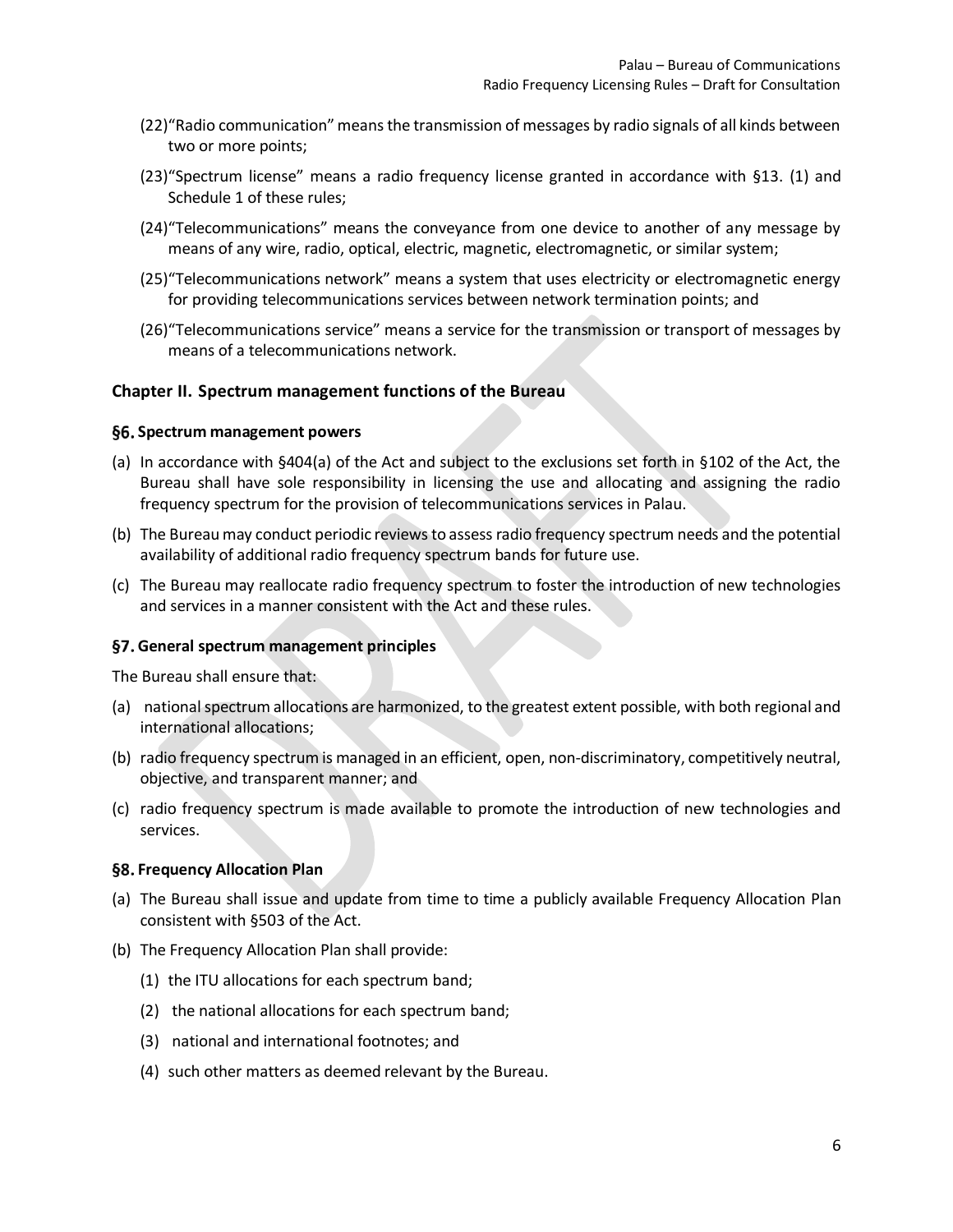#### <span id="page-6-0"></span>**Aggregation limits for radio frequency spectrum**

- (a) The Bureau may set aggregation limits on the amount of radio frequency spectrum that may be assigned or held by a licensee, its parent corporation, or other entities within its corporate group.
- (b) A determination establishing aggregation limits set pursuant to subsection (a) may:
	- (1) apply on a permanent basis until amended by the Bureau from time to time;
	- (2) apply for a specific assignment process;
	- (3) be established as a specific amount of radio frequency spectrum or percentage of available radio spectrum frequency in the bands covered;
	- (4) apply to one or more radio spectrum frequency bands.
- (c) Aggregation limits implemented in accordance with this section shall:
	- (1) promote competition and innovation in a market; and
	- (2) avoid undue concentration of radio frequency spectrum resources by a licensee, its parent corporation, or other entities within its corporate group.

#### <span id="page-6-1"></span>**Frequency assignment register**

- (a) The Bureau shall establish and maintain a publicly available frequency assignment register showing all existing radio frequency licenses assigned under these rules.
- (b) This frequency assignment register shall be made available on the Bureau's website and shall contain:
	- (1) the licensee's name, address, telephone number, fax number (if any), and website (if any);
	- (2) the type of radio frequency license held;
	- (3) spectrum blocks or particular frequencies authorized under the license (as applicable);
	- (4) geographic coverage of the license (as applicable); and
	- (5) license effective and expiration dates.
- (c) In the case of radio frequency licenses granted to natural persons, the Bureaumay choose to withhold publication of personal information in the register referred to in this section.

#### <span id="page-6-2"></span>**No ownership interests**

A radio frequency license does not grant the licensee any ownership rights in the authorized radio spectrum frequencies, and no such rights shall be created or implied by virtue of the licensee's use of its authorized radio spectrum frequencies.

#### <span id="page-6-3"></span>**Chapter III. Types of Radio Frequency Licenses**

#### <span id="page-6-4"></span>**License required**

Subject to the exemptions provided in §14. , no person shall:

- (a) use specific radio frequency spectrum blocks or particular frequencies; or
- (b) install, establish or use any radio apparatus,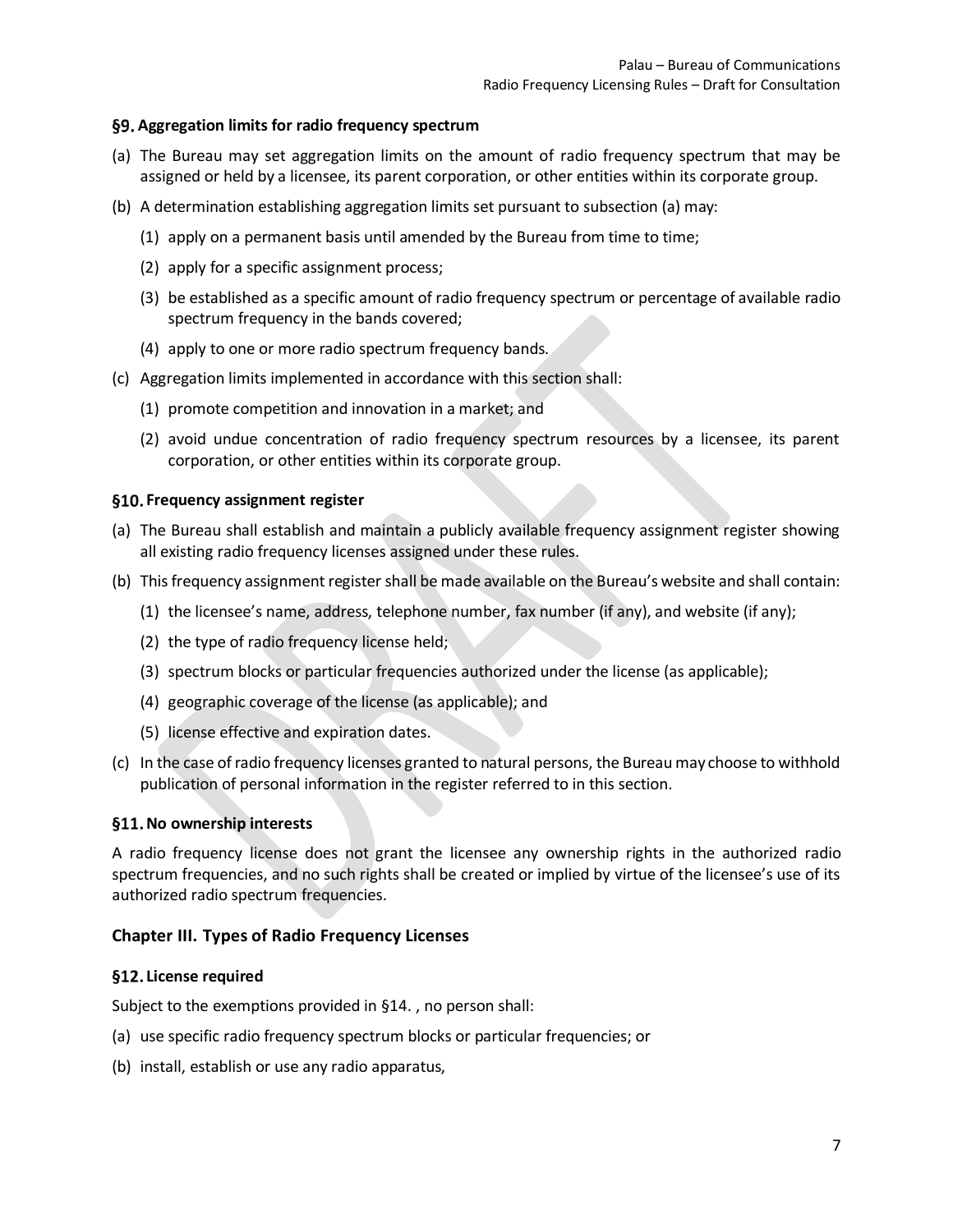within Palau or on board any local vessel, aircraft or vehicle operated in Palau without first being issued a radio frequency license in accordance with the Act and these rules.

#### <span id="page-7-0"></span>**Types of radio frequency licenses granted under these rules**

- <span id="page-7-4"></span>(a) The Bureau may issue two types of radio frequency licenses for the use of the radio frequency spectrum in accordance with the Act:
	- (1) spectrum licenses authorizing licensees to use specific radio frequency spectrum blocks or particular frequencies and which shall be of the types set forth in Schedule 1; and
	- (2) station licenses authorizing licensees to install, establish and use the radio apparatus and use radio frequency spectrum and which shall be of the types set forth in Schedule 2.
- (b) Notwithstanding the generality of subsectio[n \(a\),](#page-7-4) radio frequency spectrum will be assigned under an individual consolidated license issued in accordance wit[h §43. \(a\).](#page-17-3)

#### <span id="page-7-1"></span>**Use of license-exempt spectrum**

- (a) A radio apparatus may be installed, established, or used without the need to obtain a license under these rules if the radio apparatus is operating in accordance with Part 15 of the FCC rules (47 CFR 15).
- (b) Notwithstanding the generality of subsection (a), radio apparatus may not operate under this section in the following frequency ranges:
	- (1) 902-915 MHz and 925-928 MHz; and
	- (2) 1920-1930 MHz.
- (c) The Bureau may identify additional license-exempt radio spectrum frequency bands consistent with international recommendations by determination.
- (d) The provisions of §32. apply to the radio apparatus authorized under this section.
- (e) Radio apparatus operating in accordance with this section shall:
	- (1) not cause harmful interference to licensees; and
	- (2) accept interference from licensees, as well as from other license-exempt radio apparatus.
- (f) The Bureau may adopt technical rules from time to time to address power levels, operating characteristics and limitations, out-of-band emission criteria, and other technical conditions applicable to radio apparatus operating in accordance with this section.

#### <span id="page-7-2"></span>**Chapter IV. Assignment of Radio Frequency Licenses**

#### <span id="page-7-3"></span>**Licensing procedures for assignment of radio frequency licenses**

- (a) The Bureau shall assign radio frequency licenses using one of the following approaches:
	- (1) first-come, first-served;
	- (2) request for applications published by the Bureau; or
	- (3) competitive tender.
- (b) The Bureau shall assign:
	- (1) station licenses on a first-come, first served basis; and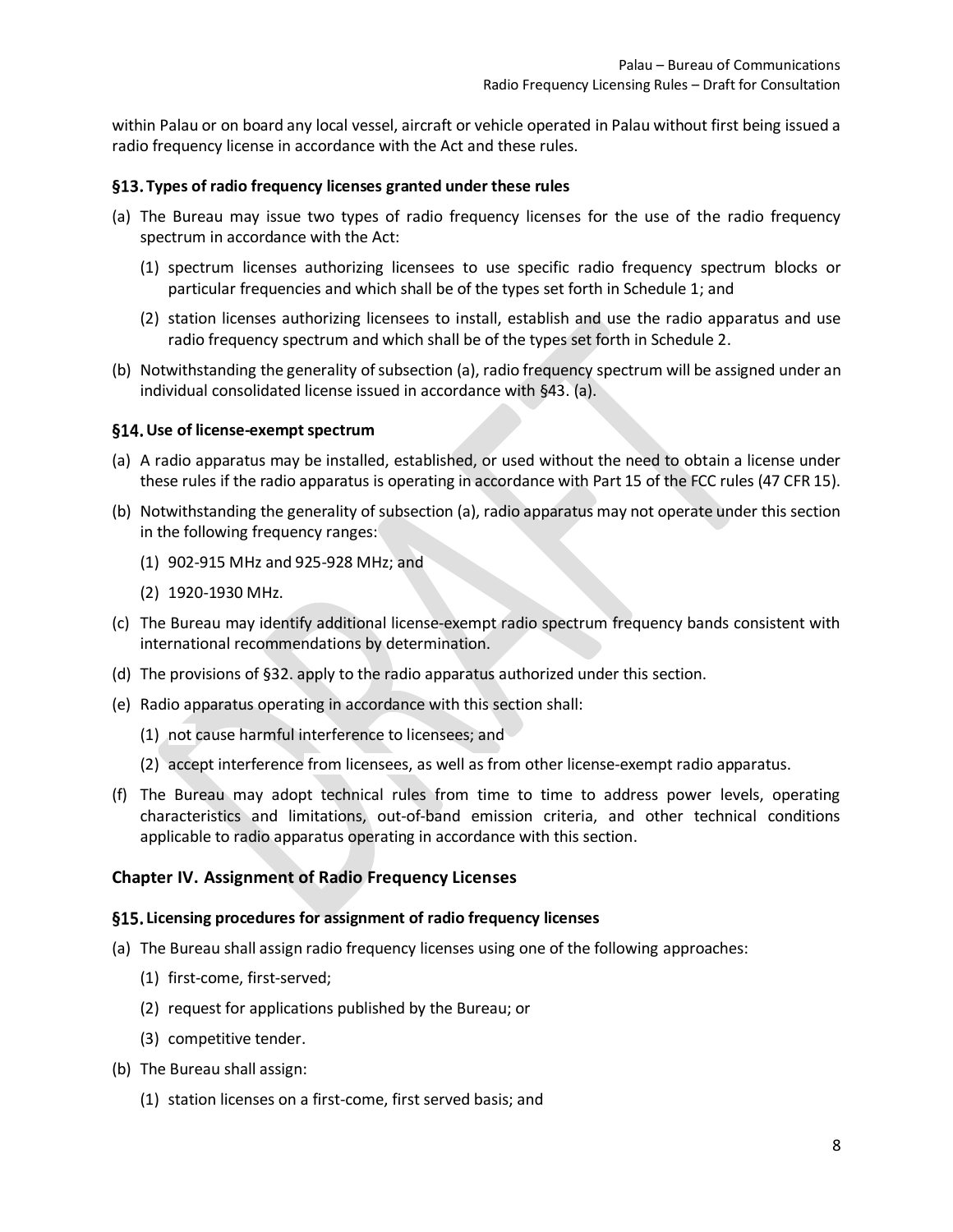- (2) spectrum licenses using any of the methods identified in subsection (a) subject to the requirements of the Act and Schedule 1 of these rules.
- (c) Notwithstanding the generality of subsection (b)(1) and the provisions of Schedule 2, the Bureau may decide to publish a request for application for station licenses provided the requirements of §17. (a) are met.

#### <span id="page-8-0"></span>**First come, first-served assignments**

- (a) Any person (the applicant) may request a radio frequency license on a first-come, first-served basis by submitting the prescribed application form to the Bureau.
- (b) Applications filed in accordance with subsection (a) shall be reviewed under this section provided the radio frequency license requested is not subject to assignment in accordance with §17.
- (c) Unless additional information is required or the application is denied, the Bureau shall issue the radio frequency license within thirty (30) days upon receiving:
	- (1) an accurate and complete application form demonstrating that the applicant meets all eligibility criteria; and
	- (2) the relevant application fee set forth in the Fee Regulation for the Telecommunications Sector, 2021, and its amendments.
- (d) If the application is not complete, or if the Bureau has reason to believe that the information provided in the application is not accurate, the Bureau shall provide written notice to the applicant:
	- (1) stating any deficiencies in the application;
	- (2) requiring further information to process that application; or
	- (3) denying the application.
- (e) The applicant may amend its application to correct any issues identified by the Bureau in subsection (d) and resubmit it within thirty (30) days and the Bureau shall review the amended application in accordance with subsection (c).
- <span id="page-8-1"></span>(f) The process described in subsection (c) shall only apply if the applicant:
	- (1) does not require an operating license to offer the telecommunications network or telecommunications service associated to the radio frequency license; or
	- (2) holds the applicable operating license authorizing the relevant activities required to offer the telecommunications network or telecommunications service associated to the radio frequency license at the time of application.
- (g) If subsection [\(f\)\(2\)](#page-8-1) does not apply to the applicant, that applicant shall:
	- (1) simultaneously apply for an individual license and a radio frequency license in accordance with §403(c) of the Act; or
	- (2) simultaneously apply for a radio frequency license and file a notification to provide additional specified telecommunications networks and telecommunications services under §29 of the Telecommunications Licensing Rules, 2021, and its amendments.
- (h) The Bureau shall review the simultaneous application filed pursuant to subsection (g) in accordance with §14 of the Telecommunications Licensing Rules, 2021, and its amendments.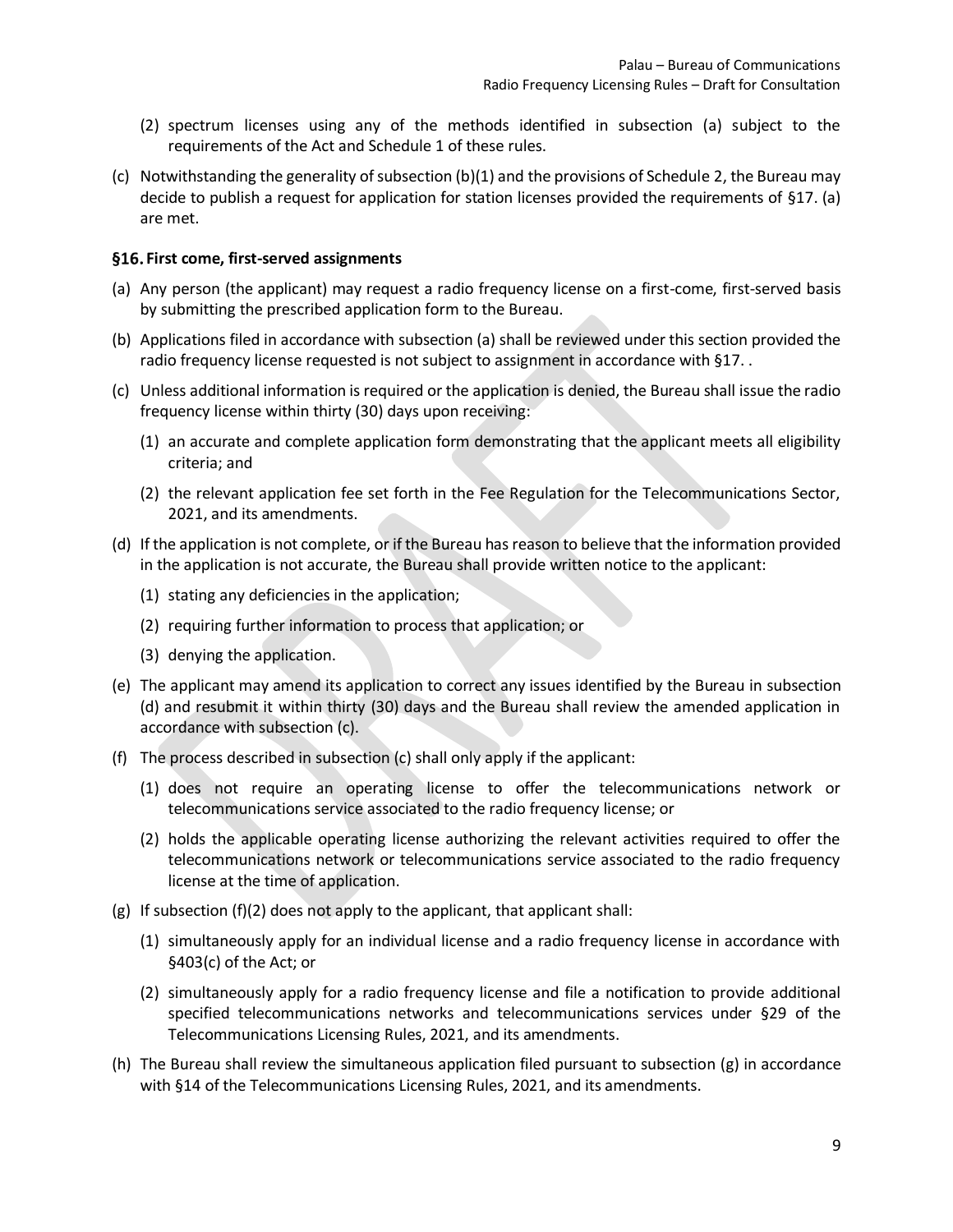#### <span id="page-9-0"></span>**Request for applications published by the Bureau**

- (a) The Bureau may publish from time to time a request for applications for radio frequency licenses for such blocks or bands of the radio frequency spectrum as the Bureau determines:
	- (1) have, or may have, significant economic value; and
	- (2) are to be assigned on an exclusive use basis.
- (b) The Bureau may from time to time publish a list of blocks or bands of the radio frequency spectrum that may only be assigned following a request for application.
- (c) The request for applications referred to in subsection (a) shall:
	- (1) be published on the Bureau's website and, as applicable, in such other manner as the Bureau may deem appropriate;
	- (2) identify the blocks or bands of available radio frequency spectrum for assignment and their expected use;
	- (3) set forth the applicable eligibility requirements to obtain a radio frequency license;
	- (4) establish aggregation limits in accordance with §9. , as applicable;
	- (5) specify, where applicable, the number of radio frequency licenses to be assigned;
	- (6) establish the timeframe to present applications which shall be at least thirty (30) days after publication, and may be extended by the Bureau if circumstances so require;
	- (7) reference the application and annual fees attached to the radio frequency license;
	- (8) provide a draft of the radio frequency license to be assigned; and
	- (9) address such other matters as the Bureau may deem appropriate.
- (d) Where the Bureau determines, following a request for applications published in accordance with subsection (a), that applications received for radio frequency licenses:
	- (1) exceed available radio frequency spectrum for assignment, the Bureau shall within sixty days (60) initiate a competitive tender in accordance with **Error! Reference source not found.** to assign the radio frequency licenses subject to the request for application; or
	- (2) do not exceed available radio frequency spectrum for assignment, the Bureau shall process applications received and assign radio frequency licenses in accordance with §16.

#### <span id="page-9-1"></span>§18. Competitive tenders

- (a) The Bureau shall use competitive tenders in circumstances where applications for radio frequency licenses exceed the available radio frequency spectrum for assignment in a block or band.
- (b) The competitive tender document issued by the Bureau shall establish the process for assignment of the spectrum under this section, including:
	- (1) identification of the blocks or bands of available radio frequency spectrum for assignment and their expected use;
	- (2) eligibility and pre-qualification requirements;
	- (3) application fees;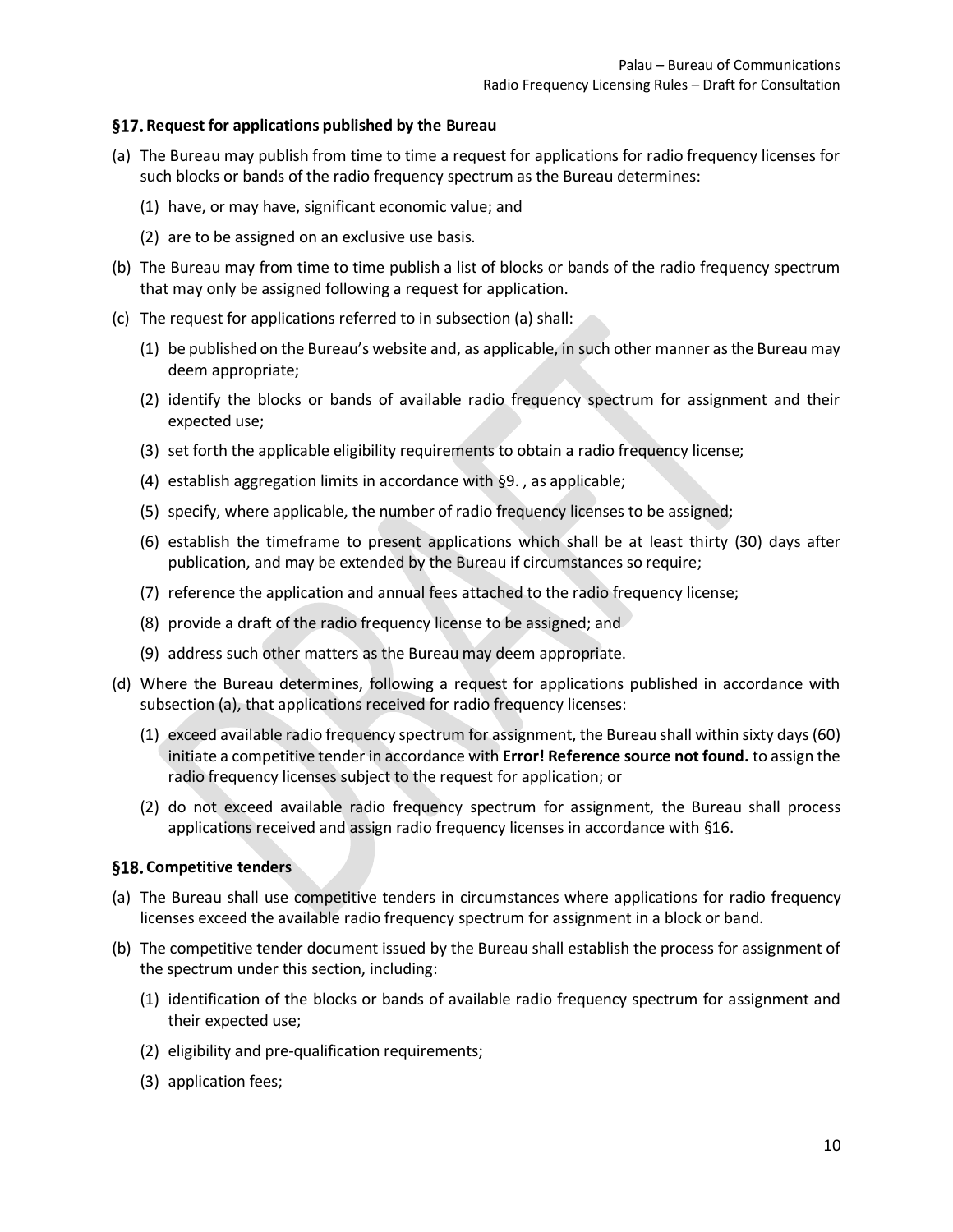- (4) selection criteria;
- (5) obligations and technical conditions that may be imposed on the licensee;
- (6) timeframes for implementation of the process; and
- (7) such other matters as the Bureau may deem appropriate.
- (c) The Bureau shall implement fair and transparent selection criteria to assign radio frequency licenses, which may include:
	- (1) price offered in the form of spectrum fees for the assignment of the radio frequency license;
	- (2) compliance with obligations set forth in the tender document;
	- (3) schedule for deployment and use of the radio frequency license;
	- (4) a combination of the criteria set forth in subsections  $(c)(1)$ ,  $(c)(2)$  and  $(c)(3)$ ; or
	- (5) such other objective criteria established by the Bureau in the tender document.
- (d) Radio frequency license fees paid as a result of a competitive tender process shall be paid into the Universal Access Revolving Fund, after deduction of any costs reasonably incurred by the Bureau in relation to the tender process.

#### <span id="page-10-0"></span>**Eligibility criteria for spectrum licenses**

- (a) In addition to any specific eligibility criteria established in Schedule 1, the following general eligibility criteria shall be met to obtain a spectrum license:
	- (1) the applicant is duly authorized to conduct commercial activity in Palau, including any registration with the Foreign Investment Board, the Bureau of Revenue and Taxation, the Registrar of Corporations, and other agencies, as may be relevant;
	- (2) if the applicant, its parent corporation or other entities within its corporate group, holds or has held a license issued by the Bureau:
		- (A) there are no outstanding fees, fines, or other charges to be paid; and
		- (B) such license has not been revoked by the Bureau within the last three (3) years;
	- (3) the applicant, its parent corporation or other entities within its corporate group, possesses the financial and technical capabilities to carry out the planned telecommunications network and telecommunications service; and
	- (4) the applicant and its planned telecommunications network and telecommunications service are not likely to negatively impact competition in the Palauan telecommunications market.
- (b) The Bureau may adopt additional or different eligibility criteria for spectrum licenses in:
	- (1) the request for applications published by the Bureau pursuant to §17. ; or
	- (2) the competitive tender document published by the Bureau pursuant to **Error! Reference source not found.**

#### <span id="page-10-1"></span>**Eligibility criteria for station licenses**

In addition to any specific eligibility criteria established in Schedule 2, the following general eligibility criteria shall be met to obtain a station license: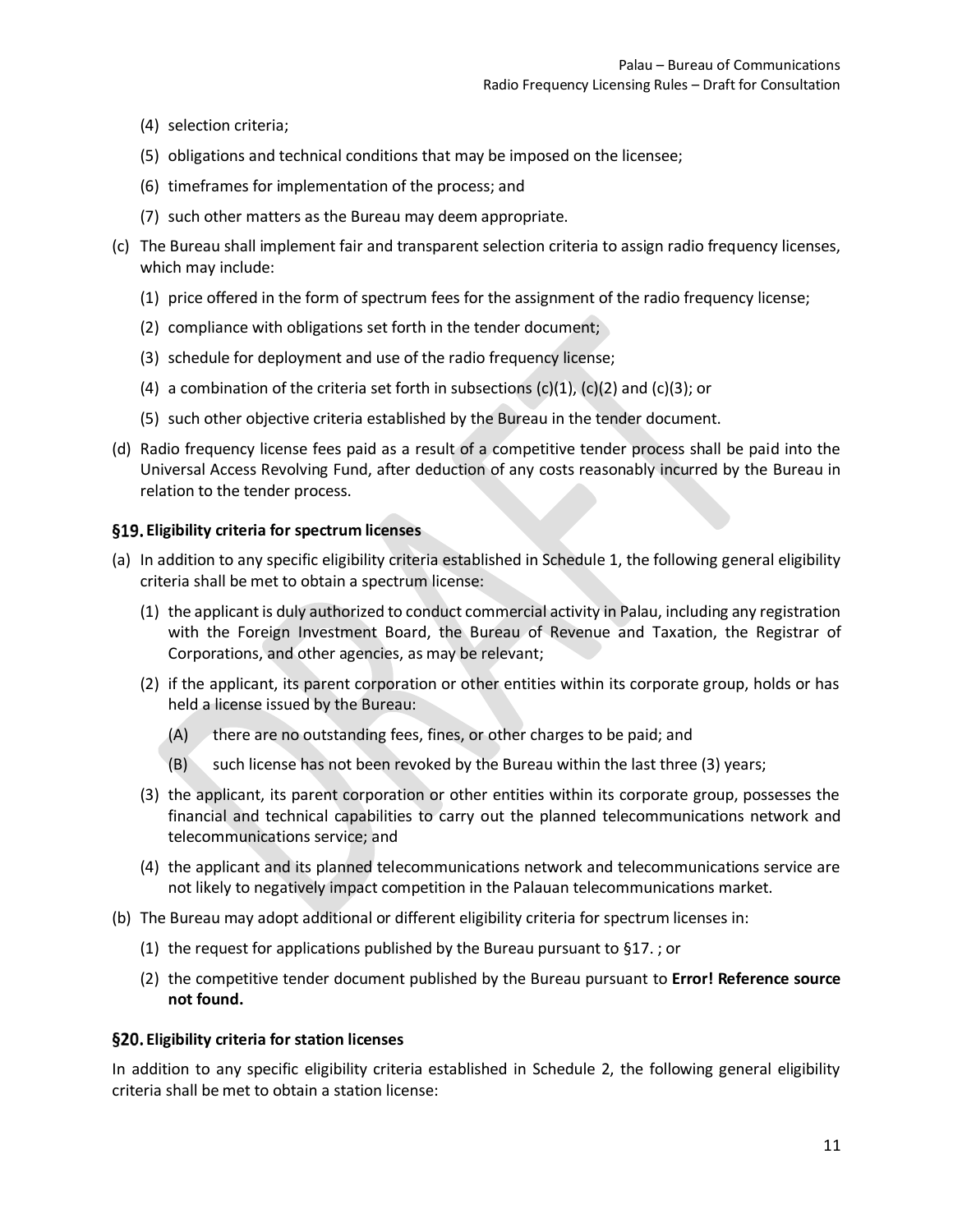- (a) the applicant is:
	- (1) a natural person; or
	- (2) a legal entity duly authorized to conduct commercial activity in Palau, including any registration with the Foreign Investment Board, the Bureau of Revenue and Taxation, the Registrar of Corporations, and other agencies, as may be relevant;
- (b) if the applicant, its parent corporation or other entities within its corporate group, holds or has held a license issued by the Bureau:
	- (1) there are no outstanding fees, fines, or other charges to be paid; and
	- (2) such license has not been terminated by the Bureau within the last three (3) years;
- (c) the applicant, its parent corporation or other entities within its corporate group, possesses the financial and technical capabilities to carry out the planned telecommunications network and telecommunications service.

#### <span id="page-11-0"></span>**Chapter V. General Terms and Conditions for Radio Frequency Licenses**

#### <span id="page-11-1"></span>**Uniform terms and conditions of radio frequency licenses**

- (a) Radio frequency licenses shall be standardized and made publicly available on the Bureau's website.
- (b) The terms and conditions of the radio frequency licenses shall be uniform for all similarly situated licensees, unless:
	- (1) differences are objectively justified based on different circumstances between licensees; and
	- (2) the Bureau has adequately assessed such objective justifications in a written notice to the affected licensee.
- (c) Radio frequency licenses shall be technology and service-neutral as much as practicable in accordance with the provisions of these rules.

#### <span id="page-11-2"></span>**Spectrum license duration**

- (a) Spectrum licenses may be assigned for up to twenty (20) years, subject to the conditions set forth in Schedule 1.
- (b) Station licenses may be assigned for up to ten (10) years, subject to the conditions set forth in Schedule 2.

#### <span id="page-11-3"></span>**Radio frequency license expiration**

The radio frequency license of a person who does not obtain a renewal in accordance with §24. **Error! Reference source not found.**shall be considered to have expired on the date of expiration identified in such license.

#### <span id="page-11-4"></span>**Radio frequency license renewal**

- (a) A licensee may request a renewal of its radio frequency license by submitting a written request to the Bureau.
- (b) A renewal request for a spectrum license shall be submitted no more than twenty-four (24) months and no less than twelve (12) months prior to the license expiration date.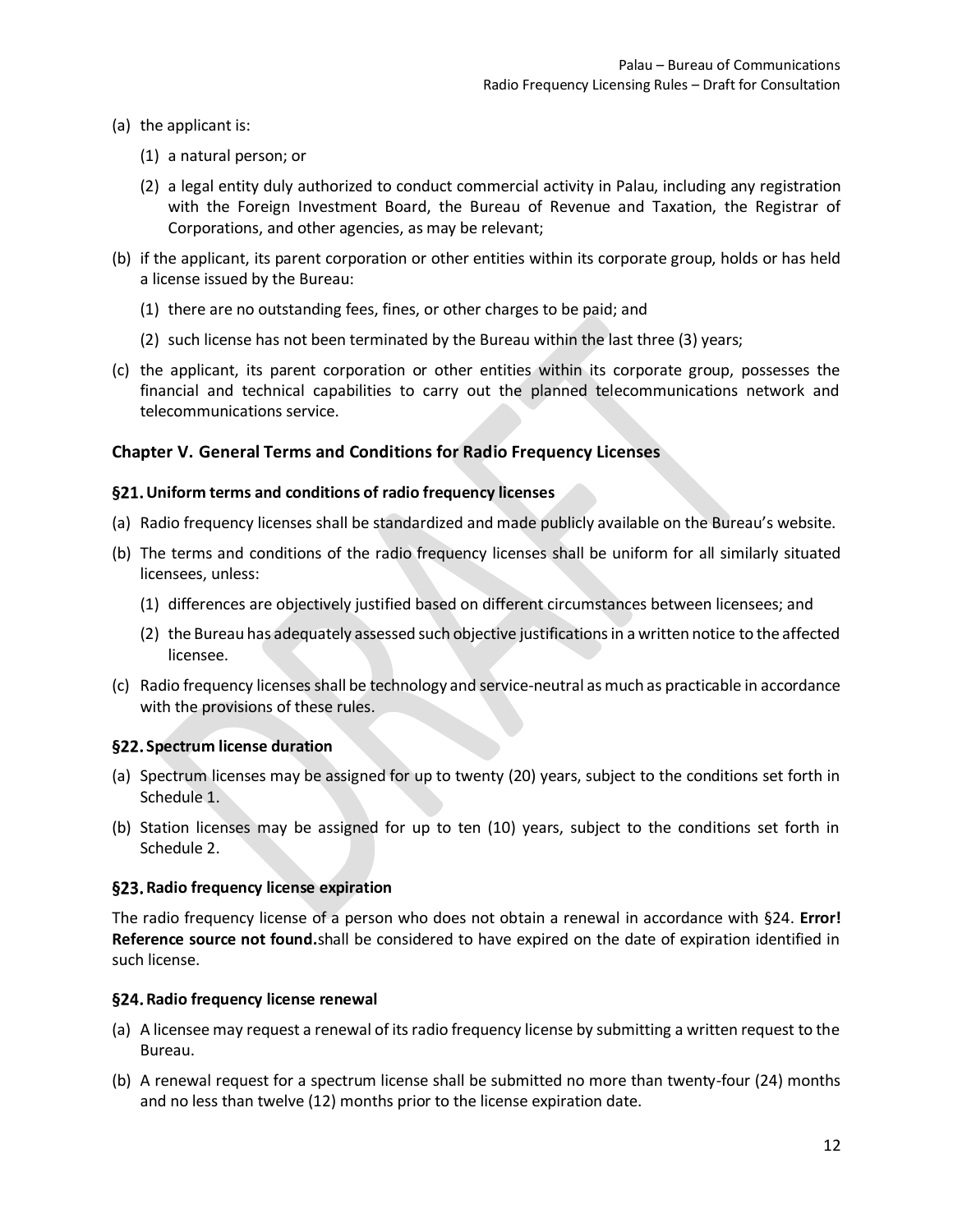- (c) A renewal request for a station license shall be submitted no less than six (6) months prior to the license expiration date, except for temporary licenses for which the request shall be filed fifteen (15) days prior to the license expiration date.
- (d) Upon receiving a renewal request, the Bureau shall review the request and renew the license within sixty (60) days, provided that the licensee has substantially complied with:
	- (1) the Act and all amending legislation;
	- (2) all applicable laws, regulations, rules, and other decisions issued by the Bureau; and
	- (3) the terms, conditions, and obligations under the relevant radio frequency license.
- (e) The Bureau may extend the timeframe for review set forth in subsection (c) up to ninety (90) additional days with written notice to the applicant explaining the reasons for the extension.
- (f) In the case of temporary licenses, the review period provided in subsection (d) shall be ten (10) days.
- (g) The Bureau may at its discretion waive any failure to comply with the timeframes in subsection (b).
- (h) The Bureau shall renew the radio frequency licenses on the same or substantially similar terms and conditions, and for the same duration, as the initial radio frequency license unless the Bureau considers any variations are objectively justified and provides such justification in a written notice to the licensee.
- (i) The Bureau shall collect a renewal fee in accordance with the Fee Regulation for the Telecommunications Sector, 2021, and its subsequent amendments.
- (j) Renewal fees for radio frequency licenses levied in accordance with this section shall be separate from any renewal fees for an operating license associated with such radio frequency licenses.

#### <span id="page-12-0"></span>**Refusal to renew a radio frequency license**

Where the Bureau refuses to grant a request to renew a radio frequency license, the Bureau shall provide written notice to the licensee. Such notice shall:

- (a) state the reasons for refusal to renew the radio frequency license, which may be based on:
	- (1) serious failure to comply with any of the obligations of a licensee specified in the Act or any applicable laws, regulations, rules, or other decisions issued by the Bureau;
	- (2) serious failure to comply with any term, condition, or obligation contained in the radio frequency license; or
	- (3) conduct that the Bureau determines to be anticompetitive;
	- (4) fostering development or the introduction of new technologies;
	- (5) promoting efficient use of spectrum resources; or
	- (6) conforming to the terms and conditions of the associated operating license, including any modifications thereto; and
- (b) provide the licensee a reasonable opportunity to remedy any defect identified by the Bureau and resubmit the renewal request.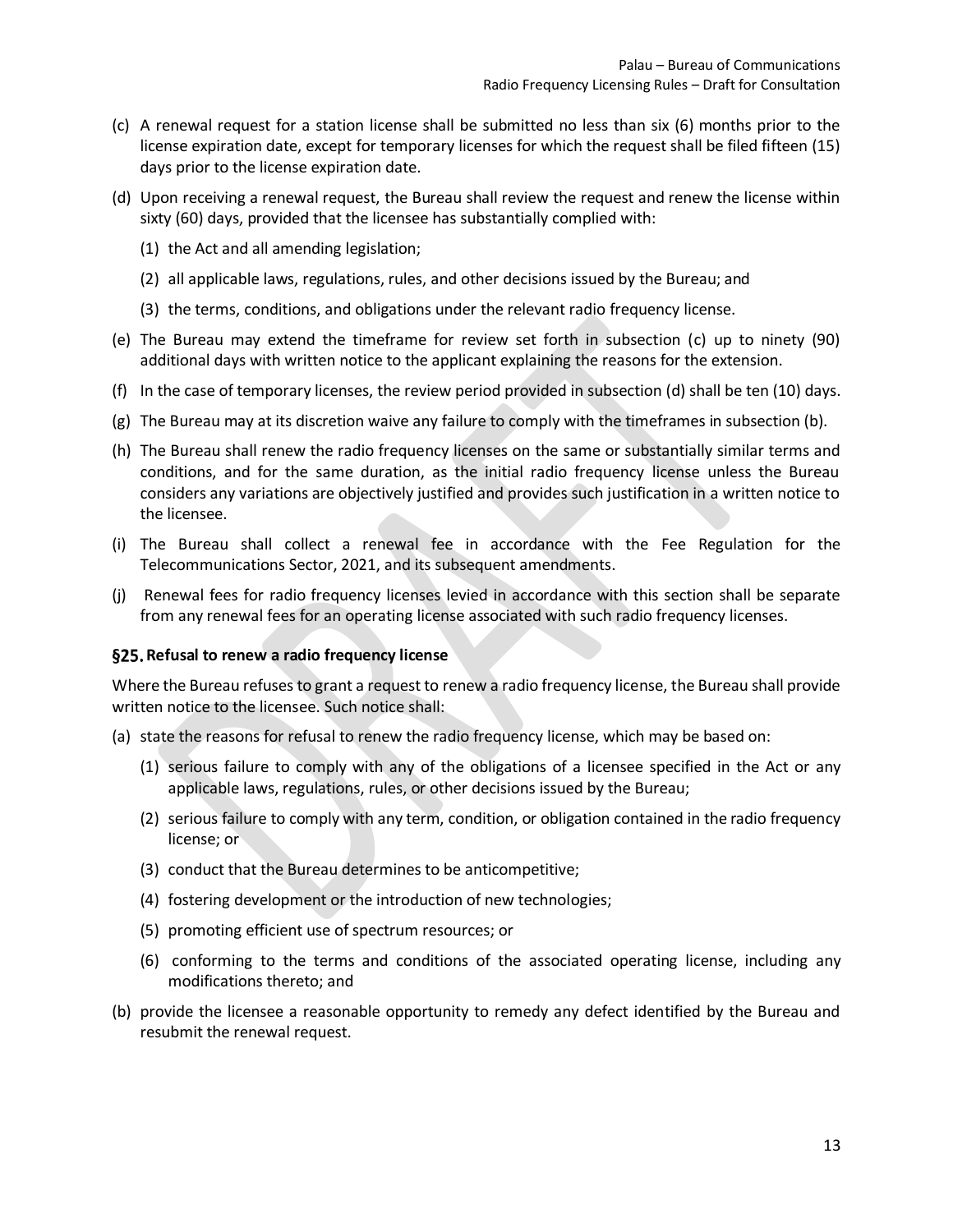#### <span id="page-13-0"></span>**Transfer, assignment, or sub-license of radio frequency license**

- (a) Prior to transferring, assigning, or sub-licensing a radio frequency license, a licensee (applicant) must apply in writing to the Bureau and obtain the Bureau's written approval.
- (b) The Bureau shall review the request for transfer, assignment, or sub-license and provide a written decision to the applicant within ninety (90) days of receiving the application.
- (c) The Bureau may extend the timeframe for review set forth in subsection (b) for up to ninety (90) additional days with written notice to the applicant explaining the reasons for the extension.
- (d) Where the Bureau refuses to grant a request to transfer, assign, or sub-license a license, the Bureau shall provide written notice to the applicant explaining the reasons for refusal.
- (e) The Bureau shall not unreasonably withhold approval of the transfer, assignment, or sub-license.

#### <span id="page-13-1"></span>**Radio frequency license variation**

- (a) The Bureau may, on its own initiative or upon request by a person, vary the terms and conditions, including specific radio spectrum frequency blocks or frequencies authorized, of a license granted under these rules.
- (b) The Bureau may vary the terms and conditions of a radio frequency license if, following a consultation process under §305 of the Act, it concludes that a variation is necessary to:
	- (1) bring the terms and conditions of the license into conformity with:
		- (A) international obligations of Palau; or
		- (B) any applicable legislation, rules, regulations, including changes in spectrum plans;
	- (2) foster development or the introduction of new technologies;
	- (3) promote efficient use of spectrum resources; or
	- (4) conform to the terms and conditions of the associated operating license, including any modifications thereto.
- (c) Any variation shall be based upon reasonable grounds, aimed at promoting specified policy objectives consistent with the Act, subject to principles of non-discrimination and fairness.

#### <span id="page-13-2"></span>**Radio frequency license suspension or revocation**

The Bureau may suspend or revoke a radio frequency license in accordance with §406(c) of the Act.

#### <span id="page-13-3"></span>**Radio frequency license surrender**

- (a) A licensee that intends to surrender a spectrum license shall provide written notice to the Bureau at least sixty (60) days prior to the planned surrender date.
- (b) A licensee that intends to surrender a station license shall provide written notice to the Bureau at least thirty (30) days prior to the planned surrender date.

#### <span id="page-13-4"></span>**Effects of expiration, revocation, or surrender of a radio frequency license**

(a) No later than sixty (60) days prior to the expiration, revocation, or surrender of a radio frequency license, the licensee shall wind down activities authorized by the radio frequency license and make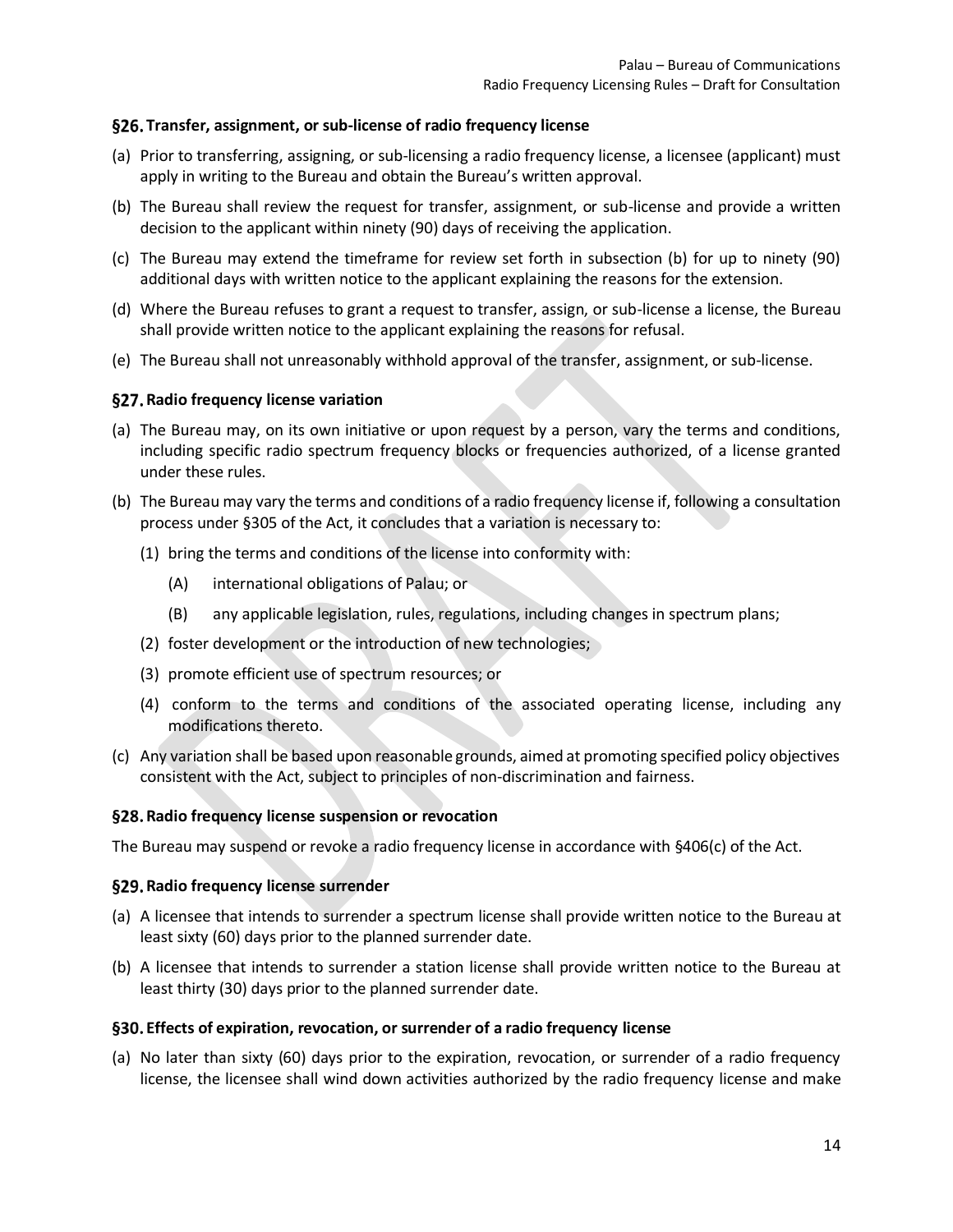reasonable efforts to transition affected consumers to alternative providers of telecommunications services.

(b) The Bureau may on its own motion, or upon a written request by a person, extend the timeframe in subsection (a) where the Bureau is satisfied that such extension is necessary to protect customers or is otherwise in the public interest.

#### <span id="page-14-0"></span>**Payment of fees**

- (a) A radio frequency licensee shall pay the annual license fee and other fees due to the Bureau in the manner established in the Fee Regulation for the Telecommunications Sector, 2021, and its amendments.
- (b) Notwithstanding the Bureau's ability to recover fees owed to it in accordance with §304(c) of the Act, if the licensee willfully or repeatedly fails to pay the annual license fee (or make other payments) due to the Bureau within thirty (30) days of the date on which the payment is due, the Bureau may initiate an action pursuant to §406 of the Act.

#### <span id="page-14-1"></span>**Compliance with technical standards**

- (a) Licensees shall comply with any technical standards applicable to radio apparatus that the licensee deploys, uses, sells, leases or distributes, as determined by the Bureau.
- (b) In any case in which the Bureau does not require the use of a particular technical standard, the licensee may deploy, use, sell, lease or distribute radio apparatus if that radio apparatus complies with the Telecommunications Equipment Regulation, 2021, and its amendments.

#### <span id="page-14-2"></span>**Efficient use of the radio frequency spectrum**

- (a) The licensee shall cooperate fully with the Bureau in identifying whether and to what extent the assigned radio frequency spectrum is being used efficiently and whether the licensee has a reasonable need for all or a portion of the assigned frequencies.
- (b) A licensees shall promptly notify the Bureau if it no longer requires the use of any or all of its assigned radio frequency spectrum.
- (c) If the Bureau determines that:
	- (1) radio frequencies are being used inefficiently; or
	- (2) the licensee does not have a need for all its assigned frequencies,

the Bureau may initiate an action to reclaim those frequencies and may reassign them to another person.

#### <span id="page-14-3"></span>**Prevention of interference**

- (a) Licensees shall comply with existing and future international coordination requirements and procedures, as appropriate, including the relevant Radio Regulations issued by the ITU.
- (b) Licensees shall coordinate, when necessary, with other radio frequency licensees in Palau to avoid harmful interference.
- (c) In the event of a disagreement between or among licensees regarding the prevention or causation of harmful interference, the affected licensees shall be responsible for resolving such disputes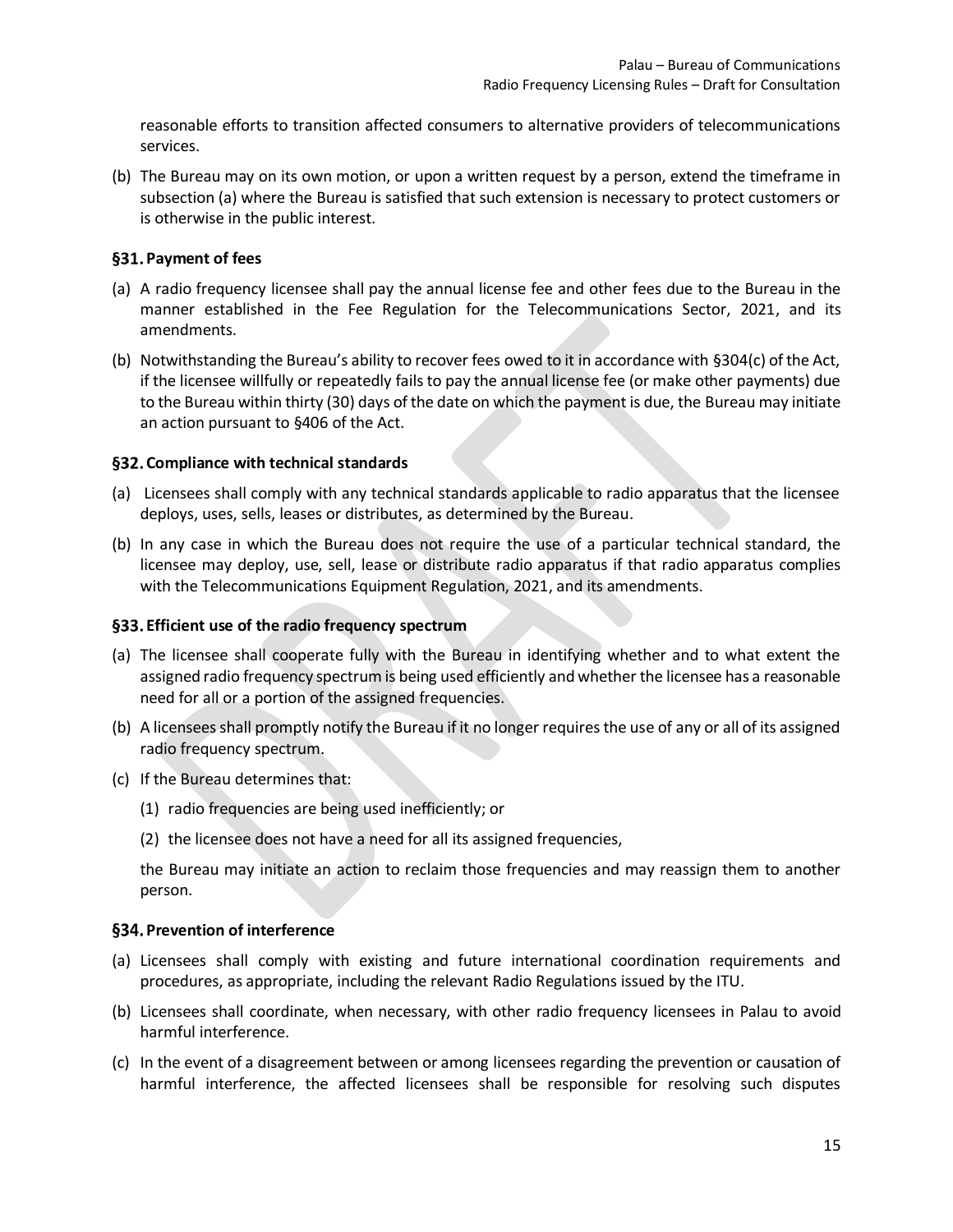expeditiously and, if such efforts are unsuccessful, one or more of the licensees involved may request the Bureau to resolve the dispute, which shall do so within sixty (60) days.

- (d) The Bureau shall work to minimize cross-border harmful interference, where warranted, and licensees shall cooperate with the Bureau to resolve cases of cross-border harmful interference.
- (e) The Bureaumay establish synchronization and other requirements as part of the terms and conditions of a radio frequency license to avoid or minimize harmful interference

#### <span id="page-15-0"></span>§35. Rules on harmful interference

The following rules apply to assess harmful interference:

- (a) stations of a primary service are entitled to protection from:
	- (1) harmful interference caused by any other station of a secondary service assigned a radio frequency ; and
	- (2) claims of harmful interference by any station of secondary service.
- (b) station of a secondary service:
	- (1) shall not cause harmful interference to stations of primary service to which frequencies are already assigned or may be assigned at a later date;
	- (2) cannot claim protection from harmful interference from stations of primary service to which frequencies are already assigned or may be assigned at a later date;
	- (3) can claim protection from harmful interference from stations of the same or other secondary service to which frequencies may be assigned at a later date.
- (c) for this section, where in a box of the Frequency Allocation Plan, a band is allocated to one or more radiocommunications services, such services will be:
	- (1) a "primary service" if the service name is printed in capital letters (for example, FIXED);
	- (2) a "secondary service" if the service name is printed in normal characters (for example, Mobile).

#### <span id="page-15-1"></span>**Proper functioning of telecommunications networks and telecommunications services**

The licensee shall take all necessary measures to maintain, to the greatest extent possible:

- (a) the proper and effective functioning of the telecommunications networks and telecommunications services provided by it at all times, and
- (b) in the event of major outages, or in cases of force majeure, the fullest possible availability of the telecommunications networks and telecommunications services that it provides.

#### <span id="page-15-2"></span>**Radio frequency emissions standards**

Licensees shall take appropriate measures to limit human (worker and end user) exposure to radio frequency (non-ionizing radiation) emissions from radio apparatus by installing, managing and operating the radio apparatus in its telecommunications network based on the technical standards, limits and procedures described by the International Commission on Non-Ionizing Radiation Protection (ICNIRP), "Guidelines for Limiting Exposure to Time-Varying Electric, Magnetic, and Electromagnetic Fields (up to 300 GHz), published in Health Physics 74 (4): 494-522; 1998 (and any subsequent updates).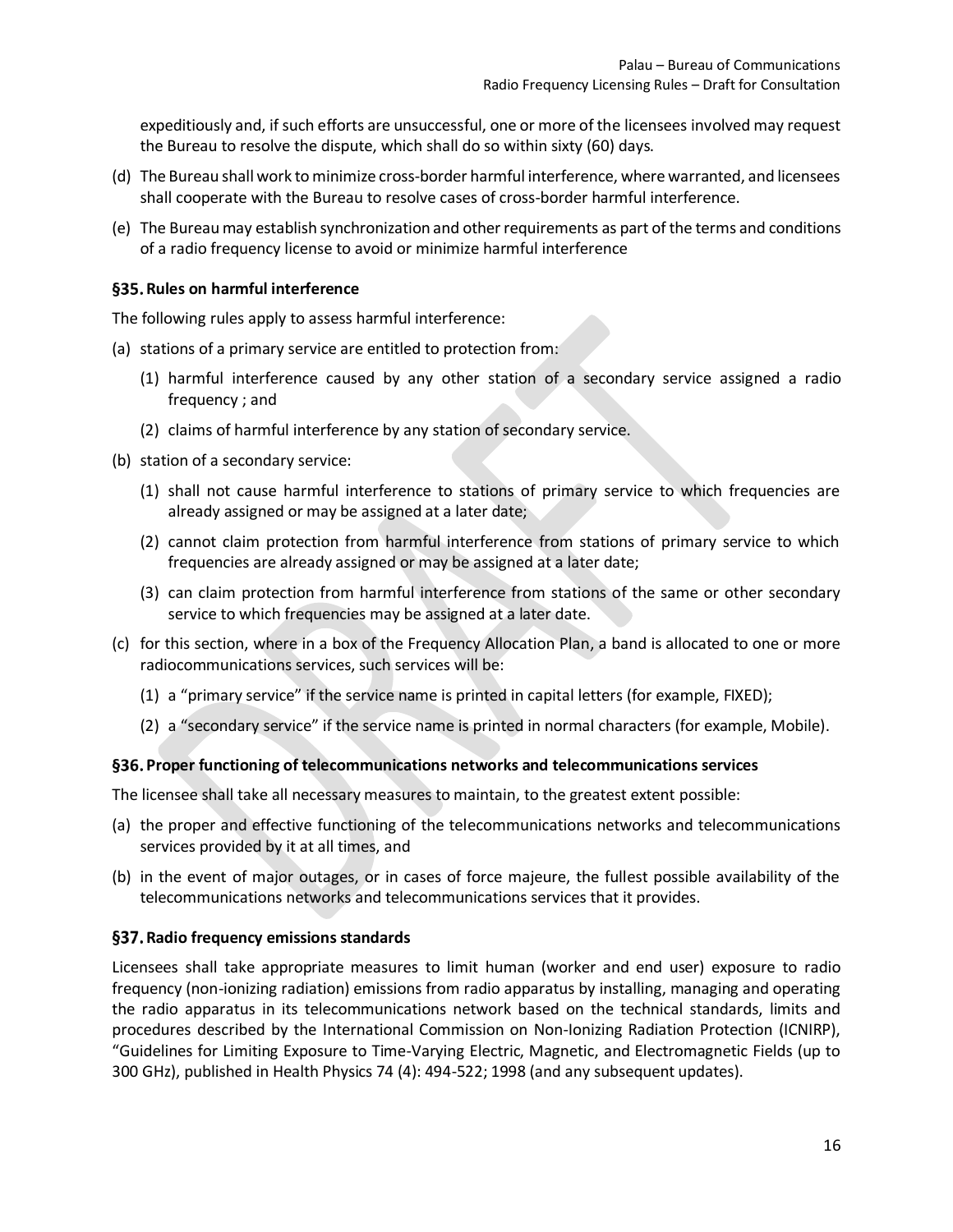#### <span id="page-16-0"></span>**Coverage obligations**

- (a) The Bureau may establish coverage obligations as part of the terms and conditions of a radio frequency license.
- (b) Coverage obligations established in accordance with subsection (a) may be defined on the basis of one or more of the following:
	- (1) a percentage of population that shall be served;
	- (2) a geographic area, including roads, public buldings, and other strategic facilities defined by the Bureau, in which service must be available; or
	- (3) within a specified timeframe.
- (c) The Bureau shall define the technical standards in relation to signal strength, throughput or other conditions that must be met by the licensee to verify that the coverage obligation imposed has been met.
- (d) Coverage obligations, if any, shall be imposed on a non-discriminatory manner.

## <span id="page-16-1"></span>**Chapter VI. Monitoring and Enforcement**

## <span id="page-16-2"></span>**Provision of information**

- (a) The Bureau may establish additional notification and provision of information requirements, including regular reporting obligations, provided that such requirements are necessary and desirable for the purpose of the Bureau carrying out its functions or exercising its powers under the Act.
- (b) Pursuant to §448 of the Act, a licensee shall provide information or documents or give evidence to the Bureau upon written notice and within the time and manner specified in the notice.

#### <span id="page-16-3"></span>**Permission to inspect**

A licensee's premises are subject to entry or inspection in accordance with §446 of the Act.

## <span id="page-16-4"></span>**Notice of contravention**

- (a) Notwithstanding the provisions of §416 of the Act, where the Bureau has a legitimate reason to believe that the licensee has committed or is committing an offense in accordance with §450 of the Act, the Bureau may initiate an investigation into any alleged contravention, pursuant to its functions and powers under §302(a)(1) and §302(a)(22) of the Act.
- (b) Prior to taking enforcement action, the Bureau shall provide the licensee with a written notice of the alleged contravention that specifies:
	- (1) the conduct and specific obligations that the Bureau deems to be in contravention;
	- (2) a description of the Bureau's factual and legal conclusions;
	- (3) the actions that the licensee shall take to remedy the alleged contravention; and
	- (4) the timeframe in which the licensee shall comply with the alleged contravention notice.
- (c) The licensee shall be granted a reasonable opportunity to respond to the Bureau's notice issued in accordance with subsection (b), including correcting the alleged contravention.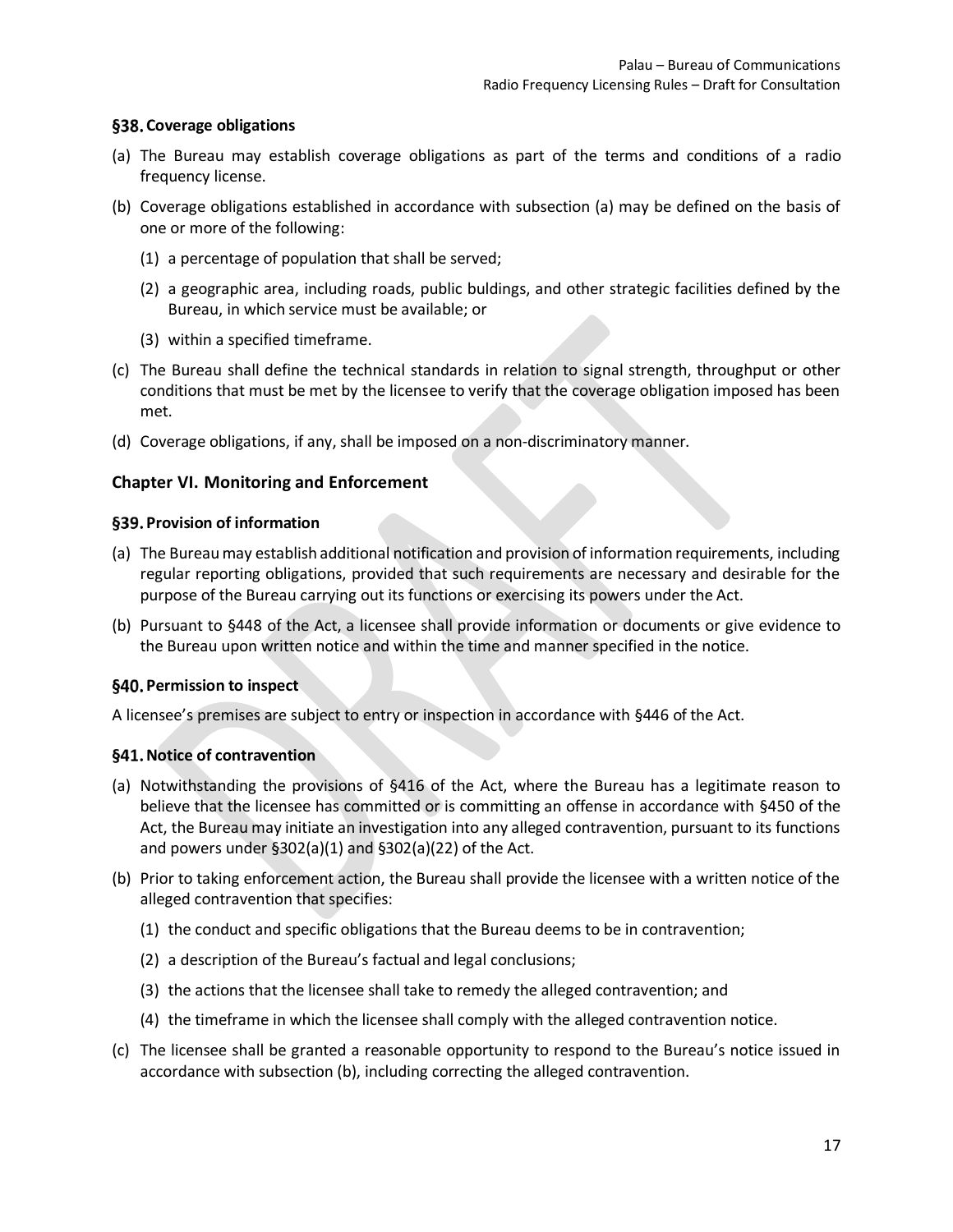(d) If a licensee does not comply with the notice served under subsection (b), the Bureau may refer the alleged contravention to the Attorney General for prosecution in accordance with §454 of the Act.

#### <span id="page-17-0"></span>**Chapter VII. Emergency Telecommunications**

#### <span id="page-17-1"></span>**Telecommunications under emergency conditions**

(a) Emergency conditions for the purpose of this section are deemed to exist when:

- (1) telecommunications networks and telecommunications services are disrupted as a result of typhoon, flood, earthquake or other natural disaster and, as a result, the National Emergency Management Office (NEMO), or its successors, shall have declared that a state of emergency exists.
- (2) a vessel or aircraft is in distress;
- (3) the safety of life or property is in imminent danger.
- (b) The licensee, during emergency conditions as defined in subsection (a), may utilize radio stations for emergency telecommunication service in communicating in a manner other than that authorized in the license or by these rules, provided that:
	- (1) the procedures for operations under emergency conditions shall be carried out as outlined in appropriate regulations or as directed by the Bureau.
	- (2) the emergency telecommunications service may at any time be discontinued on the order of the Bureau.
	- (3) as soon as possible after the beginning of such emergency use, notice shall be sent to the Bureau stating the nature of the emergency and the emergency use being made of the station;
	- (4) such emergency use of the station shall be discontinued as soon as substantially normal telecommunications networks and telecommunications services are again available; and
	- (5) the Bureau is notified immediately when such special use of the station is terminated.

#### <span id="page-17-2"></span>**Chapter VIII. Transition Provisions**

#### <span id="page-17-3"></span>**Transition provisions for licensing radio frequencies to PNCC**

- (a) The Bureau shall issue PNCC an individual consolidated license in accordance with §705 of the Act and Chapter IX of the Telecommunications Licensing Rules, 2021, and its amendments.
- (b) The individual consolidated license shall specify the radio frequency spectrum assigned to PNCC at the time that the Act entered into effect, and shall be subject to the provisions of these rules.
- (c) For purposes of subsection (a), §19. (a)(1) shall not apply to PNCCC.
- (d) PNCC shall be subject to annual fees and other fees as determined by the Bureau, but shall not be subject to an application fee for the individual consolidated license in accordance with subsection (a).
- (e) PNCC may be assigned additional rights to use radio frequency spectrum not covered in the individual consolidated license by applying for and obtaining separate radio frequency licenses in accordance with the Act and these rules.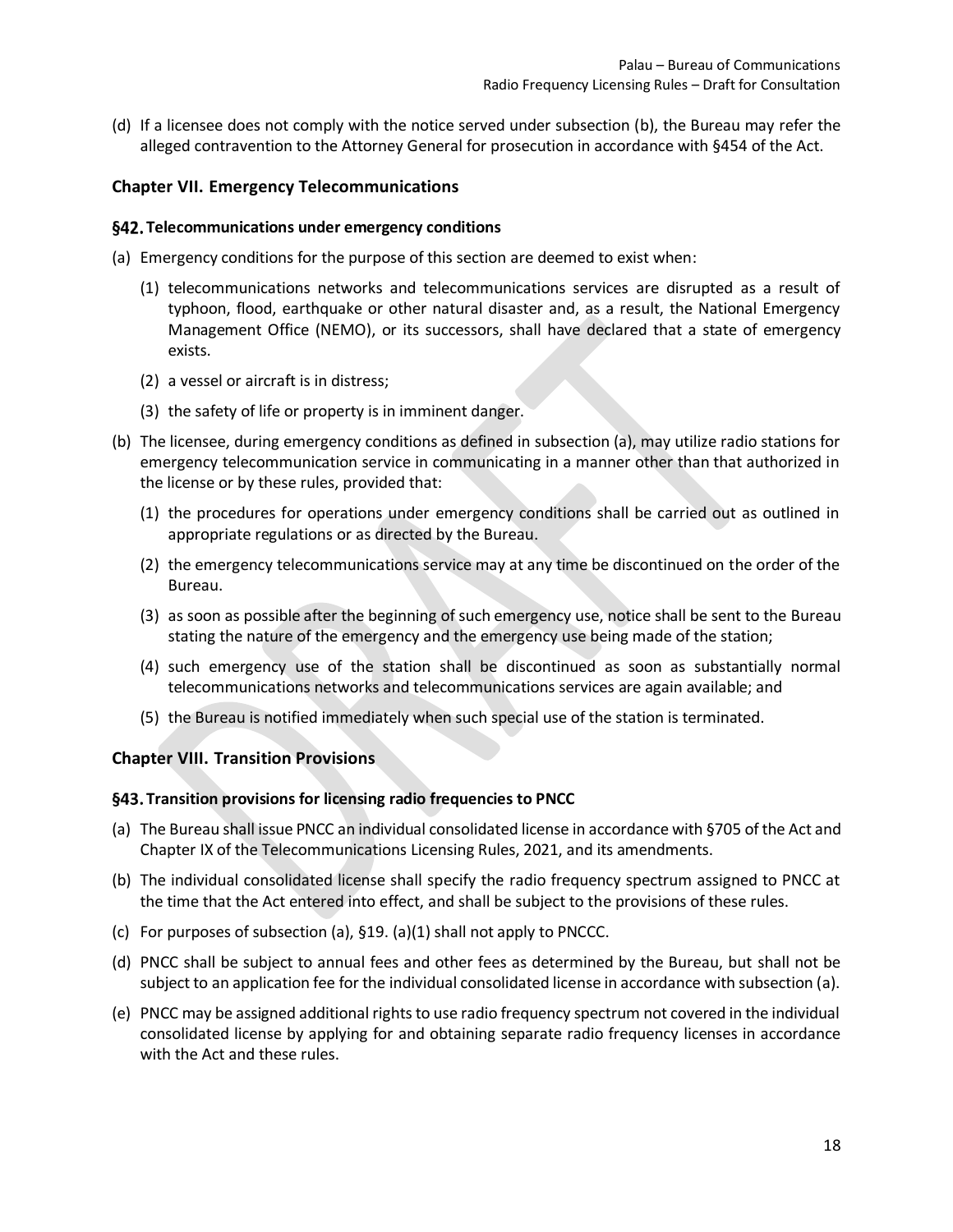## <span id="page-18-0"></span>**Transition provisions for persons subject to §401(b) and §706(a) of the Act**

- (a) Applications filed in accordance with §401(b) and/or §706(a) of the Act shall be reviewed and adjudicated by the Bureau within six (6) months of the effective date of these rules.
- (b) The Bureau shall:
	- (1) review applications filed pursuant to subsection (a);
	- (2) request the applicant to provide any necessary information to complete the review process; and
	- (3) issue or deny the appropriate license for the same radio frequencies that the applicant was authorized to use prior to the effective date of the Act.
- (c) The applicant shall:
	- (1) promptly respond to any information requests from the Bureau;
	- (2) otherwise cooperate with the Bureau on the review of the application; and
	- (3) follow the procedures specified in [Chapter IV](#page-7-2) if the person wishes to obtain additional radio frequency spectrum not authorized prior to the effective date of the Act.
- (d) The Bureau shall not charge an application fee for the review of applications subject to this section.
- (e) For any person subject to §401(b) and §706(a) of the Act who did not apply to the Bureau for the appropriate license as specified thereunder, the person shall follow the procedures set forth in **Error! Reference source not found.**, as relevant, to obtain the appropriate license, unless the Bureau agrees to convert the prior authorization according to the procedures specified in subsection (a).

#### <span id="page-18-1"></span>**Moratorium on radio frequency licenses**

- (a) Pursuant to §707 of the Act, there shall be a moratorium until January 1, 2025 or as modified by the Bureau, on the:
	- (1) establishment of new telecommunications service companies in Palau; and
	- (2) issuance of any new radio frequency license to any person, company or entity that did not have an established telecommunications business in Palau on the effective date of the Act.
- (b) For avoidance of doubt, the moratorium does not apply to:
	- (1) radio frequency licenses that may be assigned to individuals or entities operating or intending to operate exempt networks or exempt services; and
	- (2) excluded services and networks in accordance with §102 of the Act.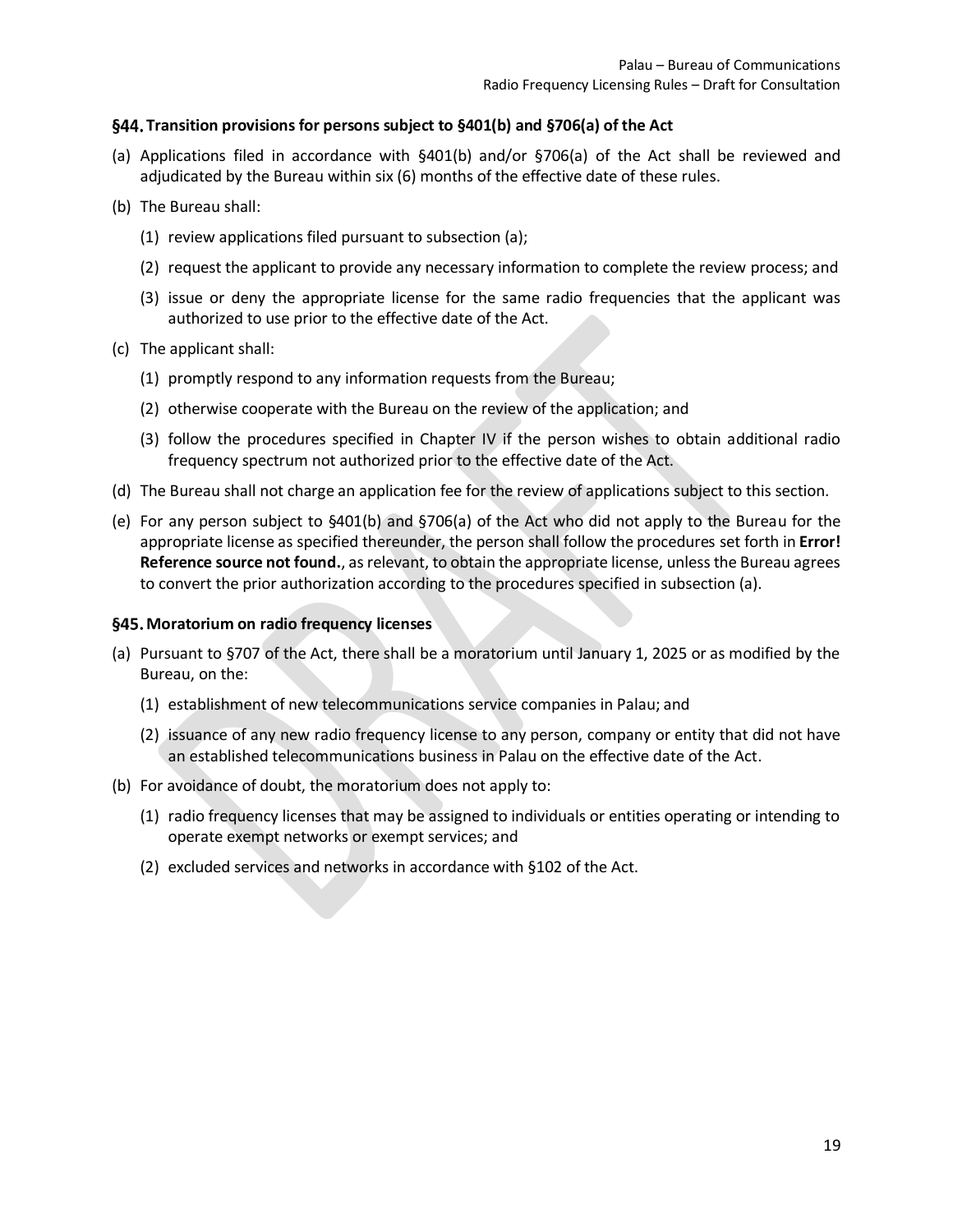## <span id="page-19-0"></span>**Schedule 1 – Spectrum Licenses**

## <span id="page-19-1"></span>**Types of spectrum licenses**

The Bureau may assign the following spectrum licenses:

- (a) cellular mobile;
- (b) fixed links;
- (c) land mobile;
- (d) government use;
- (e) special temporary use; and
- (f) other radiocommunication services.

#### <span id="page-19-2"></span>**Cellular mobile service license**

- (a) The Bureau may authorize persons to transmit, receive, or transmit and receive telecommunications by means of radio apparatus for the purpose of providing cellular mobile services to the public.
- (b) The Bureau shall license persons for public cellular mobile services only according to the Frequency Allocation Plan, taking into consideration the radio spectrum frequencies identified for International Mobile Telecommunications by the ITU.
- (c) The Bureau shall assign cellular mobile service licenses following a request for applications published by the Bureau in accordance with §17. of these rules.
- (d) Conditions and requirements for cellular mobile service licenses:
	- (1) persons applying for a cellular mobile services licenses must obtain an associated operating license;
	- (2) licenses granted under this section include both the right to use approved frequencies and to operate the end user radio apparatus that uses those frequencies;
	- (3) a license granted under this section authorizes the licensee to deploy base stations and end user terminals required to offer the service; no individual authorization of such radio apparatus is required;
	- (4) telecommunications network and end user radio apparatus does not require approval by the Bureau prior to the commencement of operations provided it is compliant with the provision of §32. of these rules;
	- (5) coverage obligations shall be imposed by the Bureau in accordance with §38. of these rules;
	- (6) the Bureau shall assign licenses under this section for use of the radio frequency spectrum blocks or bands in the entire territory of Palau as the prefered approach;.
	- (7) notwithstanding subsection (d)(6), licenses under this section may be granted for use of the radio frequency spectrum block or band in one or more individual States of Palau provided that such licenses do not include the State of Koror;
	- (8) radio apparatus used as part of providing the authorized service shall comply with any technical standards or requirements in accordance with §32.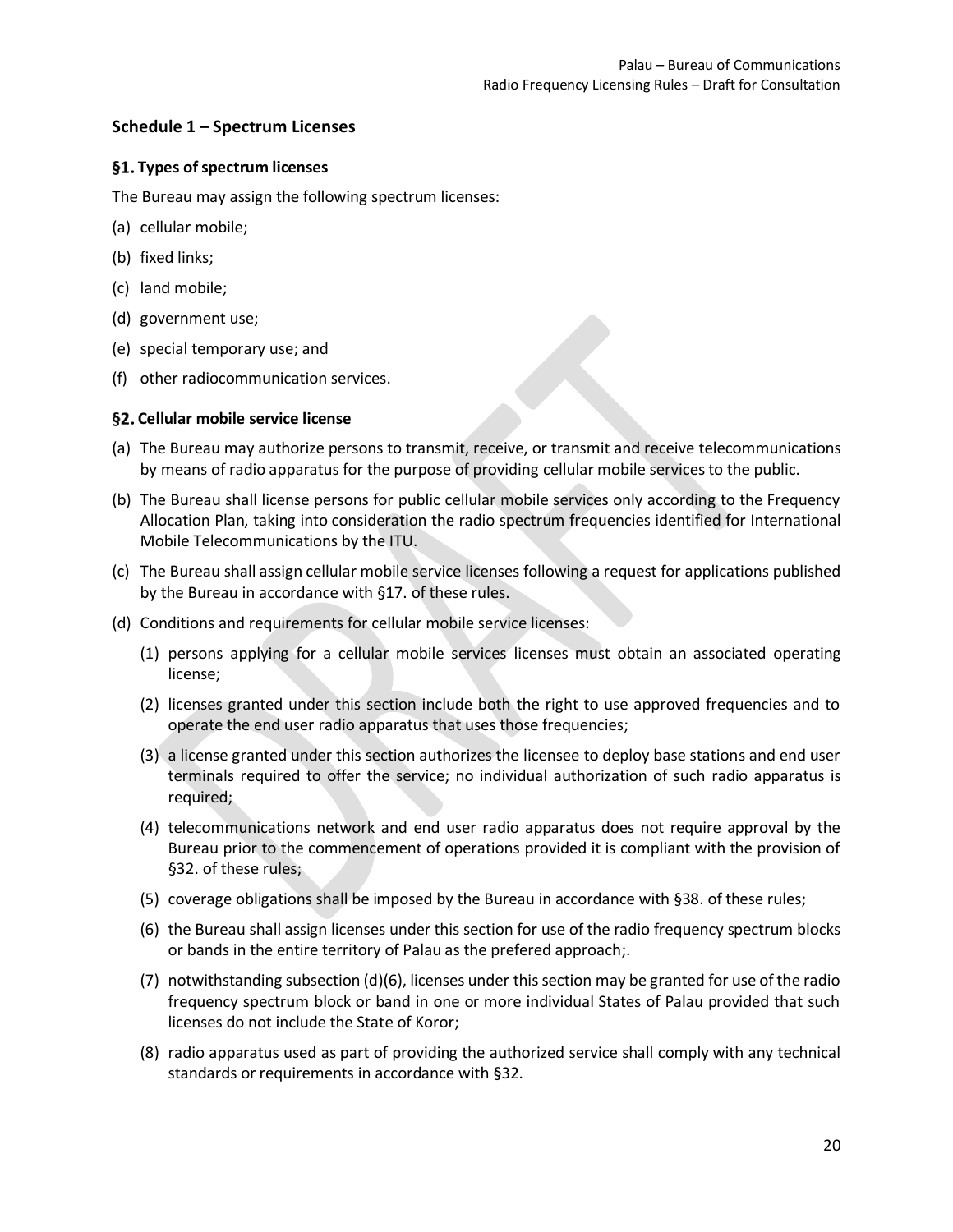- (9) other technical conditions, including, but not limited to, power limits for radio apparatus and end user devices, may be specified by the Bureau from time to time in order to minimize interference; and
- (10)such additional conditions and requirements established by the Bureau in the cellular mobile service license.
- (e) Holders of a cellular mobile service license shall:
	- (1) only use the radio frequencies or radio frequency bands approved by the Bureau;
	- (2) register tower locations and antennae structures with the Bureau, but no prior approval for building such towers or antennas is required from the Bureau. It is noted that permits, authorization, or licenses may be required from other local agencies for tower construction; and
	- (3) keep adequate records to allow any instances of harmful interference to be resolved.
- (f) The initial term of cellular mobile service licenses shall be fifteen (15) years, with renewals allowed under §24. of these rules.

#### <span id="page-20-0"></span>**Fixed service licenses**

- (a) The Bureau may assign fixed service licenses under this section to authorize persons to transmit, receive, or transmit and receive telecommunications by means of fixed radio apparatus for the purpose of providing telecommunications services to itself or for sale to another person.
- (b) The Bureau shall authorize persons to use frequencies for fixed services only according to the Frequency Allocation Plan.
- (c) The Bureau shall assign fixed service licenses on a first-come, first-served basis.
- (d) Applicants may request:
	- (1) use of a channel or channels in bands determined by the Bureau (for example for electronic newsgathering or other applications); and/or
	- (2) specific fixed links on a point-to-point or point-to-multipoint basis, subject to availability and the conditions set forth in subsections (e) and (f).
- (e) Fixed services licenses may allow, but are not limited to, the use of frequencies for:
	- (1) fixed radio apparatus used for point-to-point or point-to-multipoint operation;
	- (2) portable radio apparatus (for example, for electronic newsgathering or other applications where the radio apparatus can be moved but which operates only when in a stationary location).
- (f) Conditions and requirements for fixed service licenses:
	- (1) persons applying for a fixed service licenses for the provision of telecommunicaitons services to another person for a fee must obtain an associated operating license;
	- (2) no associated operating license is required for the use of fixed service licenses to deploy exempt telecommunications networks and communications services in accordance with §11 of the Telecommunications Licensing Rules, 2021, and its amendments;
	- (3) licenses granted under this section include both the right to use auhtoirzed frequencies and to operate the radio apparatus that uses those frequencies;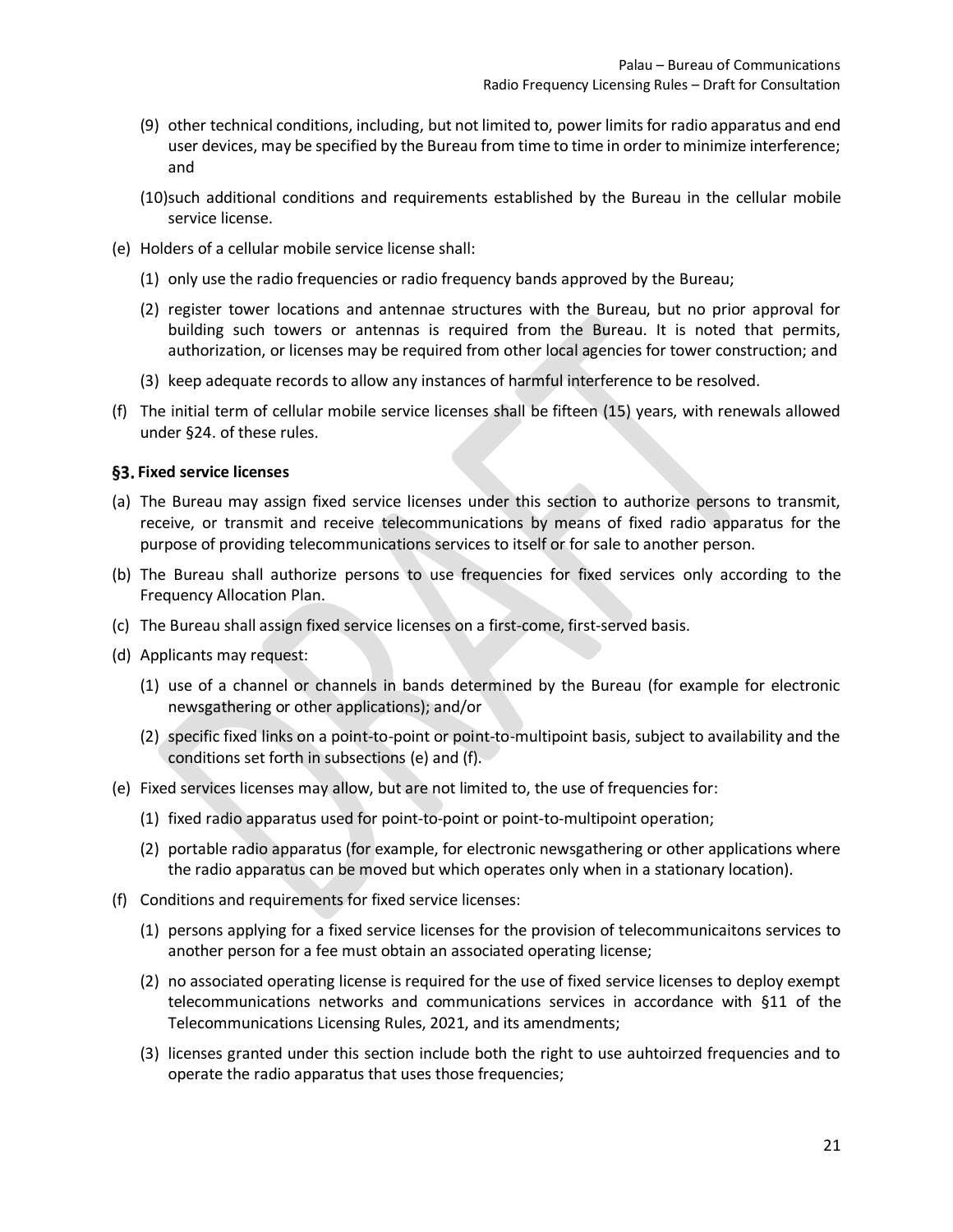- (4) prior to operation, the applicant must complete an interference study to determine if its operations will interfere with prior-authorized station in the band. That study must be submitted along with the license application;
- (5) based on the interference study referred to in subsection (f)(4), the licensee may be required by the Bureau to coordinate its operations with prior-authorized licensees to avoid interference;
- (6) radio apparatus used as part of providing the authorized service shall comply with any technical standards in accordance with §32. §32. of these rules; and
- (7) other technical conditions, including, but not limited to, power limits for radio apparatus and end user devices, may be specified by the Bureau from time to time in order to minimize interference.
- (g) Holders of a fixed service license shall:
	- (1) only use the radio frequencies or radio frequency bands approved by the Bureau in the fixed service license;
	- (2) register tower locations and antennae structures with the Bureau, but no prior approval for building such towers or antennas is required from the Bureau. It is noted that permits, authorization, or licenses may be required from other local agencies for tower construction; and
	- (3) keep adequate records to allow any instances of harmful interference to be resolved.
- (h) The initial term of fixed service licenses shall be fifteen (15) years, with renewals allowed under §24. of these rules.

#### <span id="page-21-0"></span>**Land mobile service license**

- (a) The Bureau may authorize persons to transmit, receive, or transmit and receive telecommunications by means of terrestrial radio apparatus for the purpose of providing two-way telecommunications services for self-provision of service (for example between a licensee's base station and the associated vehicular or hand-held portable units) or for sale to another person.
- (b) The Bureau shall authorize persons to use frequencies for land mobile service only according to Frequency Allocation Plan.
- (c) The Bureau shall assign land mobile service licenses on a first-come, first-served basis.
- (d) Land mobile service licenses may be granted for:
	- (1) single frequency systems (for communications between portable units with no associated base station); and
	- (2) two-frequency systems (for communications from a central base station to and from multiple portable units).
- (e) Conditions and requirements for land mobile service licenses:
	- (1) persons applying for a land mobile service license for the provision of telecommunicaitons services to another person for a fee must obtain an associated operating license;
	- (2) no associated operating license is required for the use of land mobile service licenses to deploy exempt telecommunications networks and telecommunications services in accordance with §11 of the Telecommunications Licensing Rules, 2021, and its amendments. This may include, but is not limited to: dispatch services, voice or data communication with company personnel or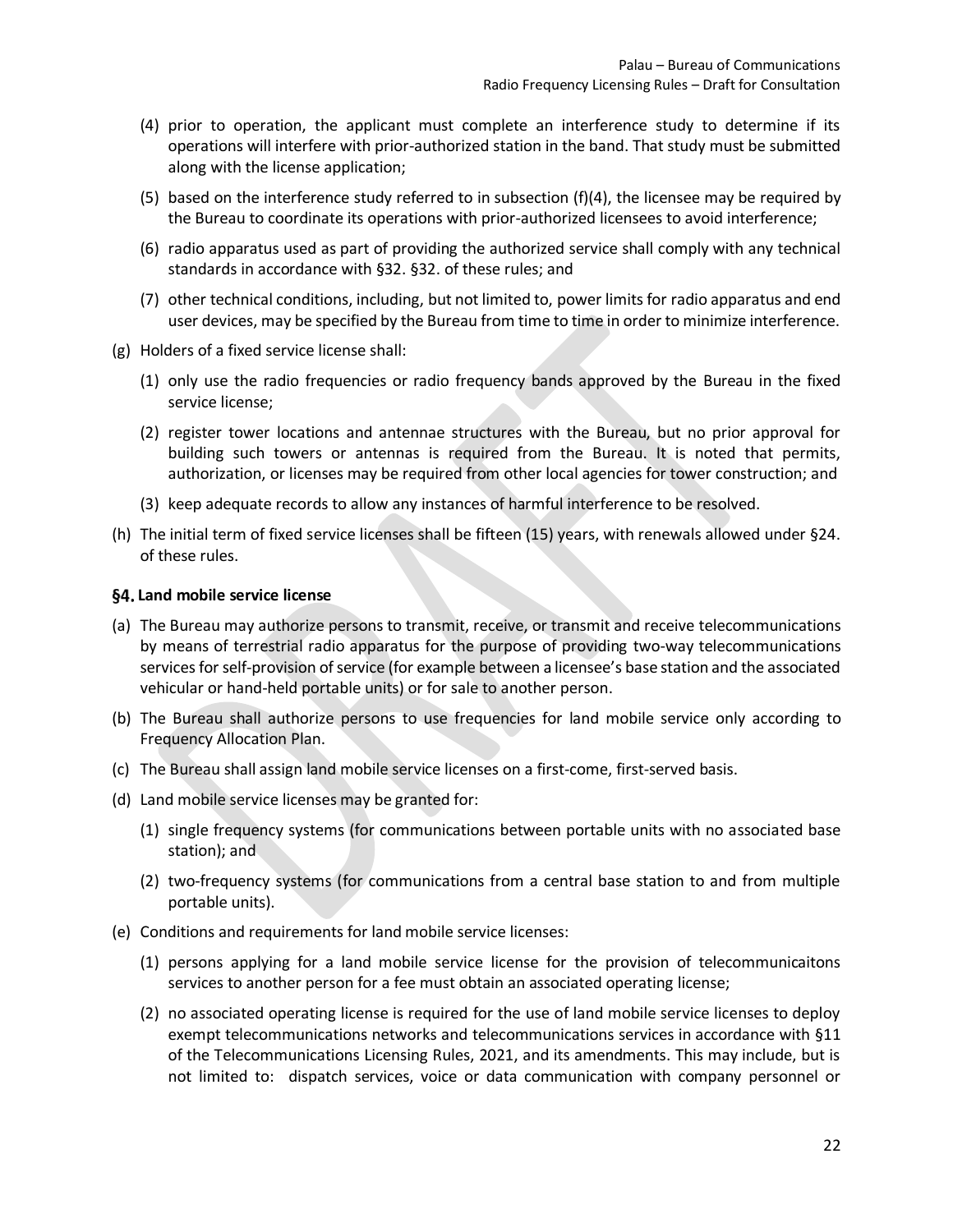vehicles, machine-to-machine communications, including for the purposes of monitoring and control of equipment;

- (3) licenses granted under this section include both the right to use auhtoirzed frequencies and to operate the radio apparatus that uses those frequencies;
- (4) a license granted under this section authorizes the licensee to deploy an unlimited number of end user terminals; no individual authorization of such terminals is required;
- (5) radio apparatus and end user terminal do not require approval by the Bureau prior to the commencement of operations;
- (6) radio apparatus used as part of providing the authorized service shall comply with any technical standards in accordance with §32. of these rules; and
- (7) other technical conditions, including, but not limited to, power limits for radio apparatus and end user devices, may be specified by the Bureau from time to time in order to minimize interference.
- (f) Holders of a land mobile service license shall:
	- (1) only use the radio frequencies or radio frequency bands approved by the Buraeu for the land mobile service license;
	- (2) register tower locations and antennae structures with the Bureau, but no prior approval for building such towers or antennas is required from the Bureau. Permits, authorization, or licenses may be required from other local agencies for tower construction; and
	- (3) keep adequate records to allow any instances of harmful interference to be resolved.
- (g) The initial term of land mobile service licenses shall be ten (10) years, with renewals allowed under §24. of these rules.

#### <span id="page-22-0"></span>**Government use licenses**

- (a) Upon request from a government authority or agency of Palauan Government, the Bureau may authorize the use of radio spectrum frequencies to provide government services.
- (b) The use of frequencies under this section is limited to operation by the authorized government authority or agency of telecommunications networks and telecommunications services solely for its internal purposes and the accomplishment of its mission. Provision of such services for remuneration is not allowed.
- (c) Licenses assigned in accordance with this section do not apply to radiocommunicaitons services for the needs of defense of and safety of Palau excluded under §102(a) of the Act.
- (d) A government authority or agency licensed under this section is exempt from obtaining an operating license in accordance with §11 of the Telecommunications Licensing Rules, 2021, and its amendments.
- (e) Licenses granted under this section include both the right to use approved frequencies and to operate the radio apparatus that uses those frequencies.
- (f) In any spectrum band that is shared with a non-government licensee, the government licensee may be required to coordinate its operations with prior-authorized licensees.
- (g) Radio apparatus used under a government use license shall comply with any technical standards in accordance with §32. of these rules.
- (h) All licensees holding a government use license: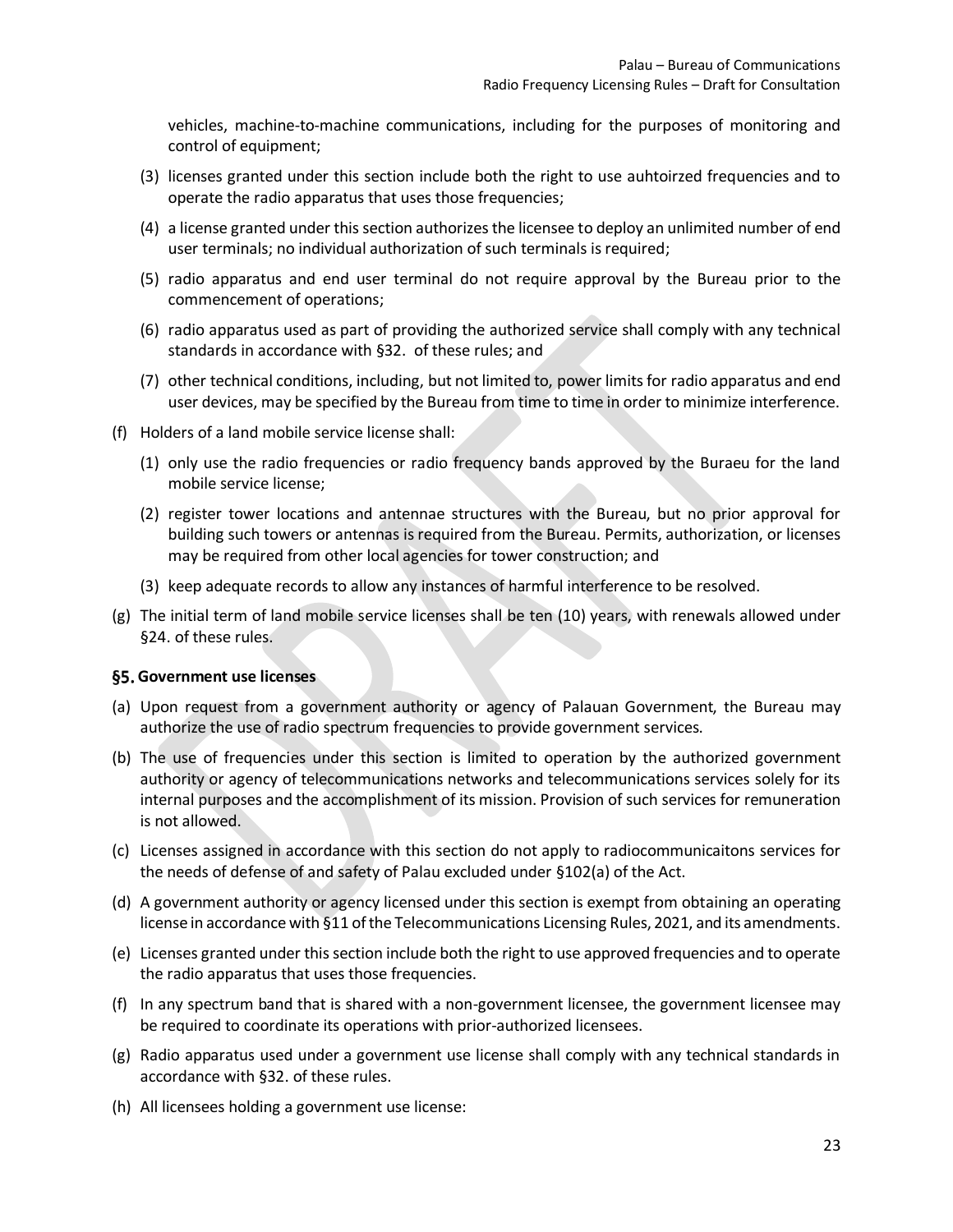- (1) may use only the radio frequencies or radio frequency bands and power levels authorized by the Bureau;
- (2) must use radio apparatus that complies with any technical standards or requirements identified by the Bureau in accordance with these rules or as indicated in its license;
- (3) must take steps as necessary to avoid harmful interference with existing licensees; and
- (4) must keep adequate records to allow any instances of harmful interference to be resolved.
- (i) The initial term of the authorization will be fifteen (15) years with renewals allowed under §24. of these rules.
- (j) No fees will be charged for authorizations granted under this section.

#### <span id="page-23-0"></span>**Special temporary licenses**

- (a) The Bureau may permit any person to temporarily use any radio frequency or frequency band for the following purposes:
	- (1) testing of radio apparatus;
	- (2) testing a novel business case or technology;
	- (3) emergency response to natural disasters and other emergency situations;
	- (4) special events; and
	- (5) other exigent circumstances as determined by the Bureau.
- (b) Special temporary licenses may not be granted if the radio frequency or frequency band has been assigned to another radio frequency licensee in the same geographic area or if the Bureau believes that harmful interference will be caused to an existing licensee.
- (c) A special temporary license may be granted for a period not exceeding one hundred fifty (150) days, and may be extended upon request for one additional one hundred fifty (150) day period.
- (d) Notwithstanding the provisions of subsection (c), a special temporary license granted in accordance with subsection (a)(2) may be granted for a period of up to two (2) years.

#### <span id="page-23-1"></span>**Other radiocommunication services**

- (a) The Bureau may grant such other spectrum licenses for radiocommunication services not addressed elsewhere in these rules as it may deem justified.
- (b) The terms and conditions included in licenses granted under this section shall be in accordance with the Act and these rules.
- (c) The Bureau shall determine the process to decide applications for licenses granted under this section on case-by-case basis in accordance with the Act and these rules.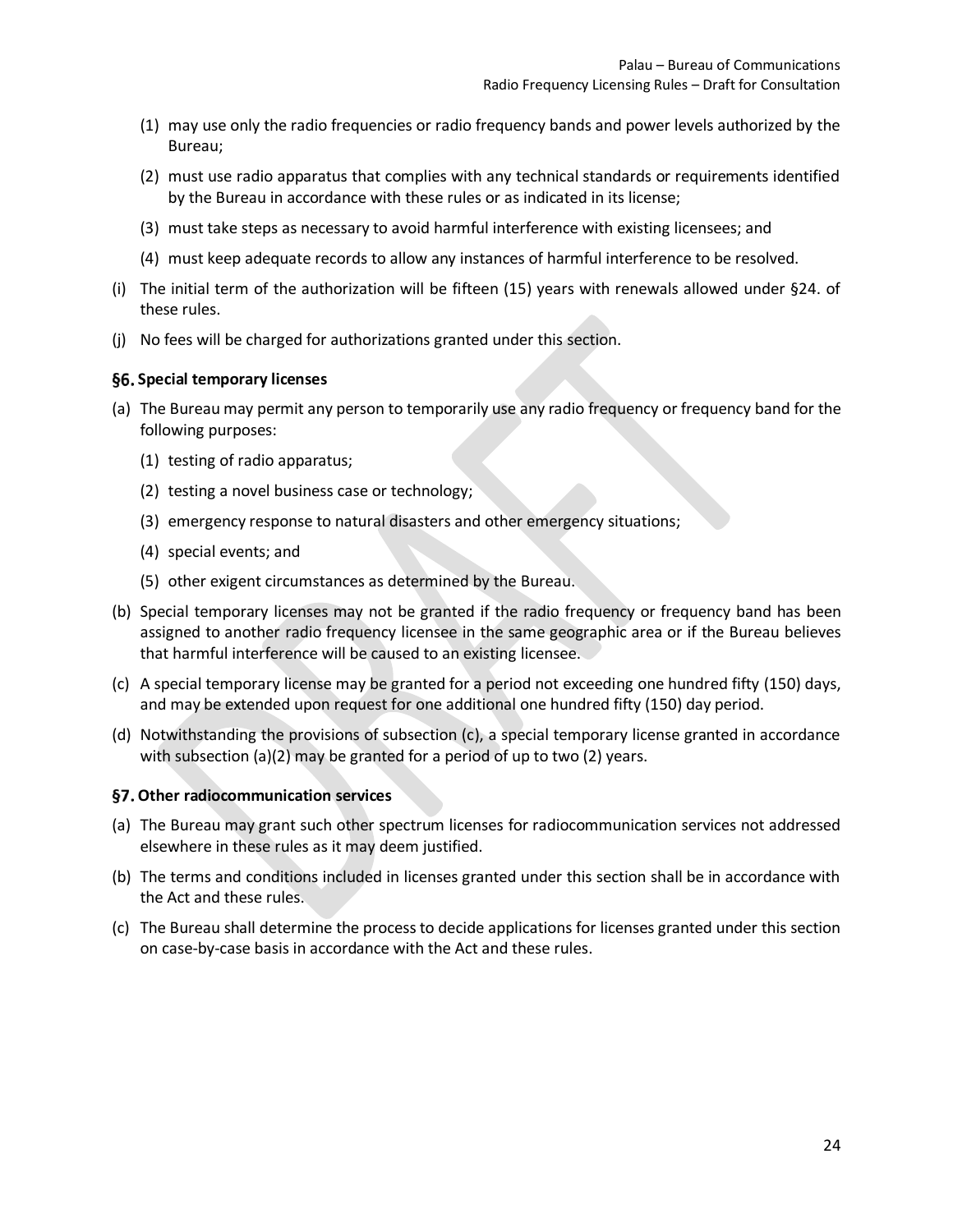## <span id="page-24-0"></span>**Schedule 2 – Station Licenses**

## <span id="page-24-1"></span>**Types of station licenses**

The Bureau may assign the following station licenses:

- (a) aeronautical station license (aircraft);
- (b) amateur license;
- (c) HF-MF fixed and mobile stations;
- (d) ship station license;
- (e) satellite earth station license; and
- (f) other station licenses.

## <span id="page-24-2"></span>**Aeronautical station license**

- (a) The Bureau may authorize persons to transmit, receive, or transmit and receive telecommunications by means of radio apparatus for the purpose of providing telecommunications services to and from aircraft.
- (b) The Bureau shall authorize persons to use frequencies for aeronautical services only according to the Frequency Allocation Plan.
- (c) Licenses under this section will be granted on a first-come, first-served basis.
- (d) Licenses granted in accordance to this section shall be issued for stations on board aircraft registered in Palau, but not to aircraft registered in a foreign country.
- (e) A person licensed under this section is exempt from obtaining an operating license in accordance with §11 of the Telecommunications Licensing Rules, 2021, and its amendments.
- (f) Licenses granted under this section include both the right to use approved frequencies and to operate the radio apparatus that uses those frequencies.
- (g) An authorization granted under this section permits the licensee to operate all forms of aeronautical telecommunication onboard a single aircraft, with the exception of telecommunications to and from a satellite.
- (h) Radio apparatus used as part of providing the authorized service shall comply with any technical standards in accordance with §32. of these rules and the Global Aeronautical Distress and Safety System (GADSS), when applicable.
- (i) Other technical conditions, including, but not limited to, power limits for radio apparatus and end user devices, may be specified by the Bureau from time to time in order to minimize interference.
- (j) Holders of an aeronautical station license shall:
	- (1) only use the radio frequencies or radio frequency bands approved by the Bureau for the service;
	- (2) register all land-based towers and antenna structures, but no prior approval for such facilities is required. Permits may be required from other government agencies for tower construction;
	- (3) abide by the provisions of the ITU Radio Regulations and any other international rules and regulations applicable to radio apparatus on board an aircraft to which Palau is a party; and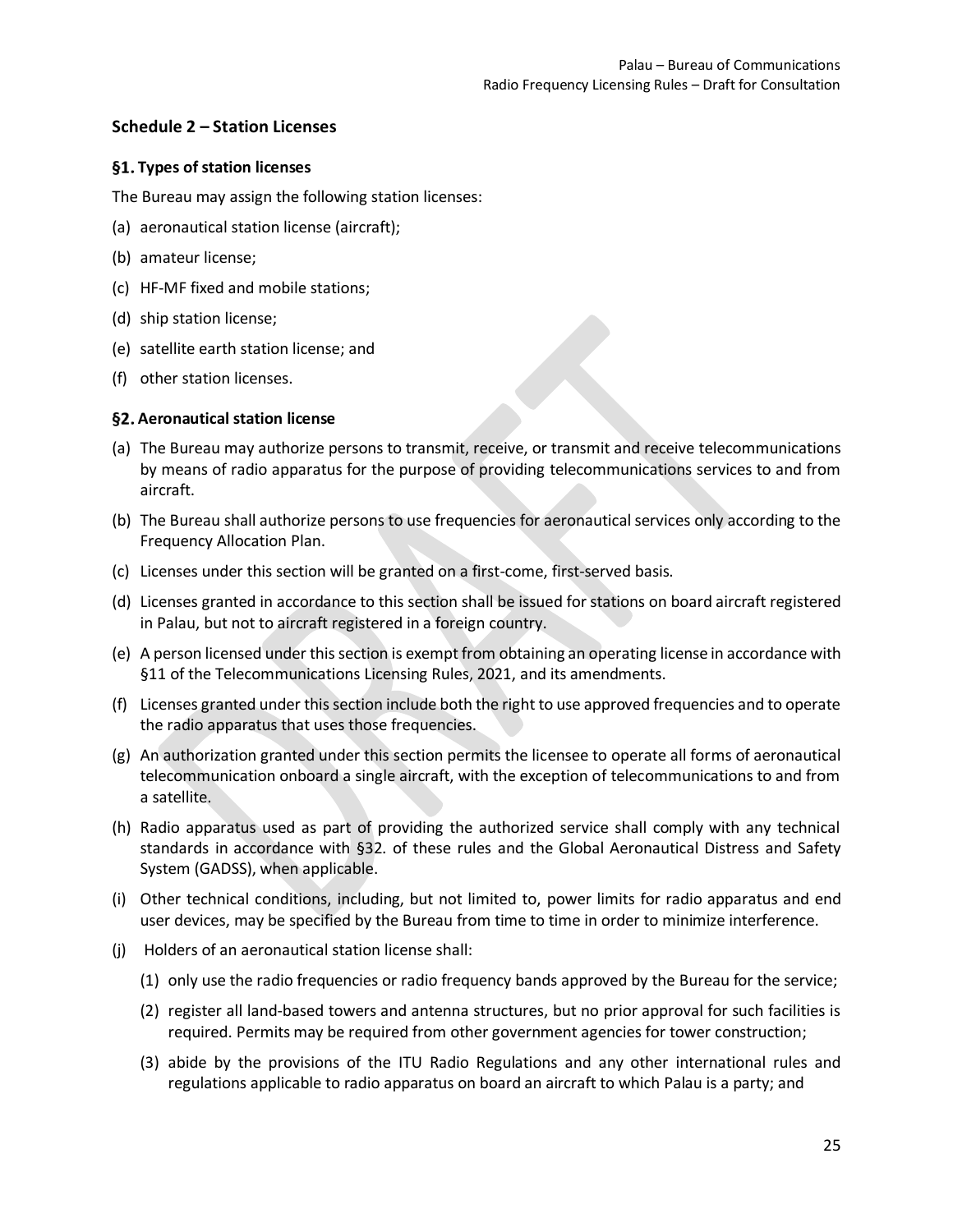- (4) keep adequate records to allow any instances of harmful interference to be resolved.
- (k) The initial term of the aeronautical station license will be five (5) years with renewals allowed under §24. of these rules.

#### <span id="page-25-0"></span>**Amateur license**

- (a) The Bureau may authorize persons interested in the operation of radio apparatus for the purpose of self-training, intercommunication and technical investigations carried out by amateurs, that is, by duly authorized persons interested in radio technique solely with a personal aim and without pecuniary interest.
- (b) The Bureau shall authorize persons to use amateur licenses only according to the Frequency Allocation Plan.
- (c) Persons desiring to obtain an amateur spectrum license are required to first demonstrate their operational and technical qualifications by passing the test to obtain a Radio Amateur Certificate, which is to be developed based on Recommendation ITU-R M.1544, "Minimum qualifications of radio amateurs".
- (d) The Bureau shall accept radio amateur certificates issues by other administrations.
- (e) The following conditions and requirements apply to amateur licenses:
	- (1) the radio apparatus shall in all cases be operated by the authorized licensee only;
	- (2) the radio apparatus and associated towers, antennas shall be erected and used so as not to cause interference to other radiocommunication services;
	- (3) messages transmitted according to an amateur license shall be in plain language and shall relate solely to the licensee's experiments or personal affairs (not being business affairs), or to the personal affairs of the person with whom the licensee is communicating;
	- (4) national and international communication is permitted only between amateur stations, and is limited to matters of a personal nature, or for the purpose of self-training, intercommunication and radio technology investigation, solely with a personal aim and without monetary remuneration. The passing of brief messages of a personal nature on behalf of other persons is also permitted, provided no fees or other consideration is requested or accepted; and
	- (5) other technical conditions (for example, power limits) may be specified from time to time in order to minimize interference to other services and licensees.
- (f) Holders of an amateur license shall:
	- (1) only use the radio frequencies or radio frequency bands approved by the Bureau;
	- (2) only communicate with other authorized amateur license holders in Palau or appropriately licensed amateur authorization holders in other countries;
	- (3) not make use of encryption devices or equipment in the operation or use of any station, nor can the content of the communication be encoded in such a way as to obscure its meaning;
	- (4) not begin transmitting without listening in on the radio frequency to be used in order to ascertain that no interference is likely to be caused to any other station that may be transmitting;
	- (5) identify himself or herself by the transmission of the callsign assigned to him or her by the Bureau at the beginning and end of each transmission;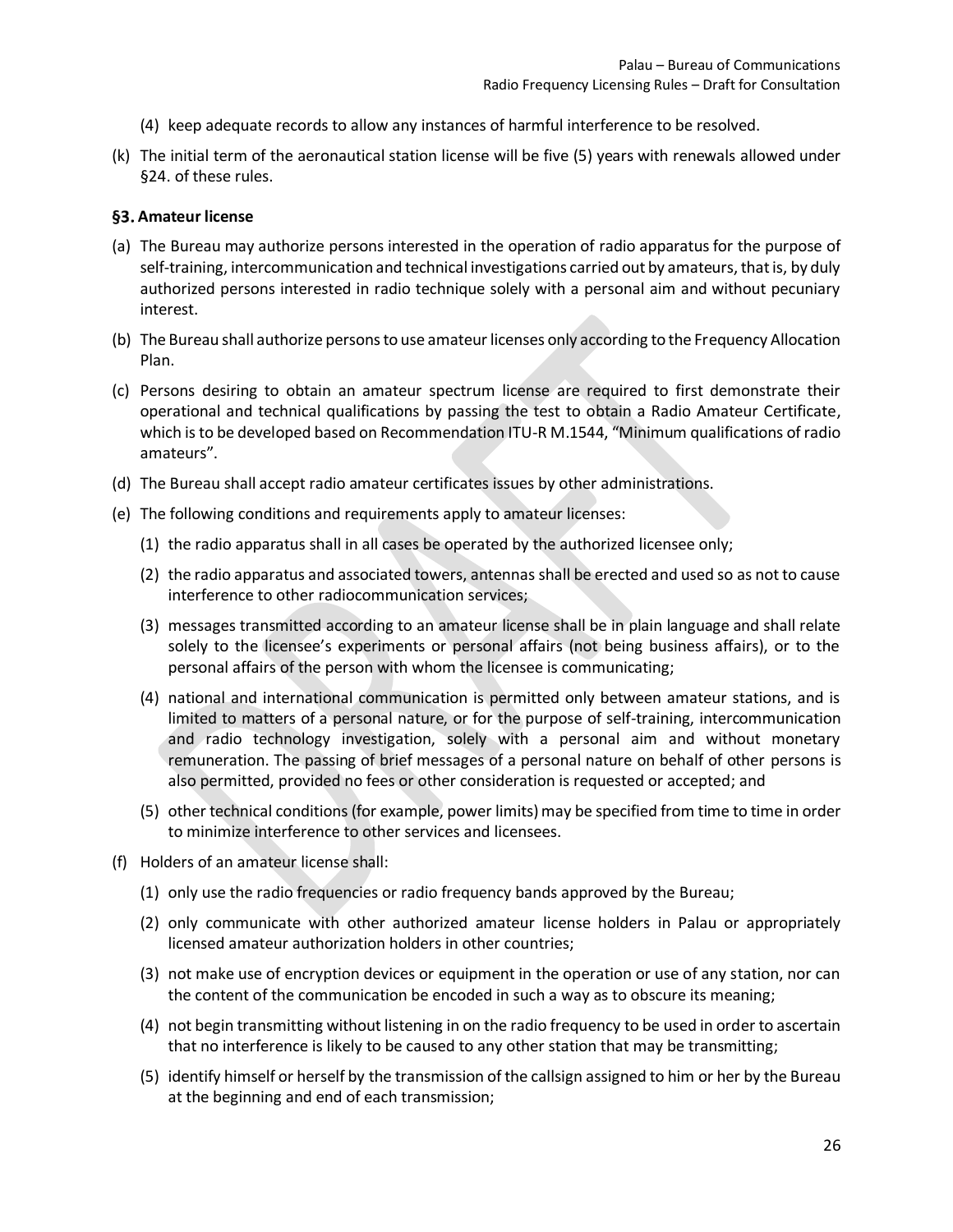- (6) obtain the approval of all relevant authorities before erecting any mast or antenna to be used in connection with the operation of the station;
- (7) keep a running record of all transmission periods showing the date and time of each period of transmission and the radio frequency and type of emission employed; preserve the record of each entry made for at least twelve (12) months; and make such record available for inspection by the Bureau;
- (8) not transmit news, advertisements, communications of a business or non-experimental character, or messages for monetary remuneration; and
- (9) prepare for, and meet, communication needs in support of disaster relief in accordance with ITU Radio Regulations.
- (g) The initial term of the amateur license will be five (5) years with renewals allowed under §24. of these rules.
- (h) The Radio Amateur Certificate shall be issued in perpetuity; it does not need to be renewed.

#### <span id="page-26-0"></span>**HF-MF Fixed and mobile stations**

- (a) The Bureau may authorize persons to transmit, receive, or transmit and receive telecommunications by means of terrestrial radio apparatus for the purpose of providing two-way telecommunications services for self-provision of service (between a person's base station and the associated vehicular or hand-held portable units) or for sale to third parties.
- (b) The Bureau shall authorize persons to use frequencies for HF/MF Mobile/Fixed stations only according to the Frequency Allocation Plan.
- (c) Stations authorized under this section shall operate in accordance with the international coordination requirements for the use of HF/MF frequencies.
- (d) The Bureau shall assign the HF/MF Mobile/Fixed station licenses on a first-come, first-served basis.
- (e) HF/MF Mobile/Fixed station licenses may be granted for:
	- (1) fixed two-frequency systems (for communications from a fixed station with a known location to and from other fixed station with a known location); and
	- (2) mobile two-frequency systems (for communications from a central base station to and from one or multiple portable units).
- (f) HF/MF Mobile/Fixed station licenses may allow, but are not limited to, the use of frequencies for:
	- (1) fixed radio apparatus used for point-to-point or point-to-multipoint operation;
	- (2) radio apparatus used in the operation of the base stations for mobile networks; and
	- (3) portable radio apparatus (for applications where the radio apparatus can be moved but which operates only when in a stationary location).
- (g) Conditions and requirements for HF/MF Mobile/Fixed station licenses:
	- (1) persons applying for a HF/MF Mobile/Fixed station license for the provision of telecommunicaitons services to another person must obtain an associated operating license;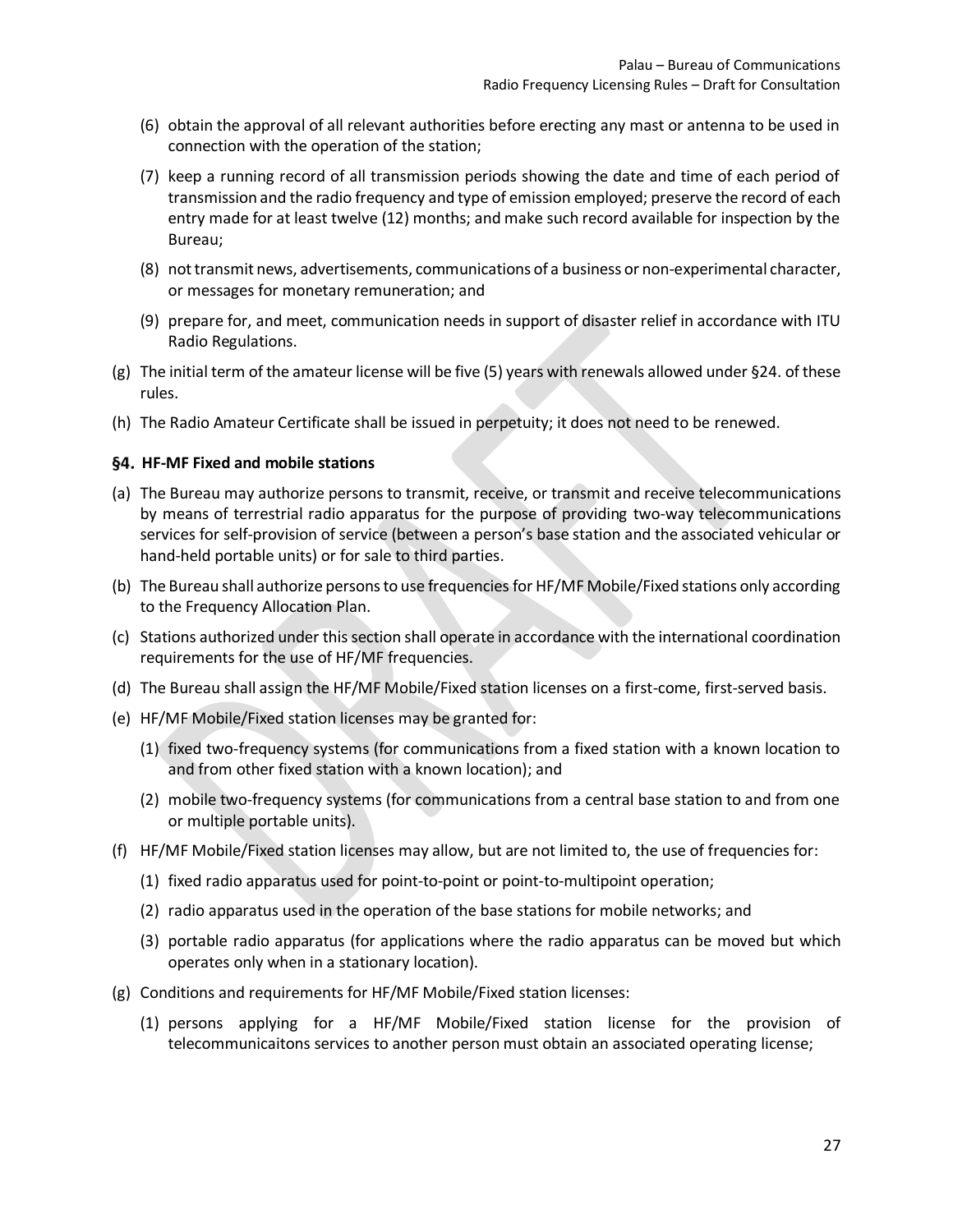- (2) no associated operating license is required for the use of HF/MF Mobile/Fixed station licenses to deploy exempt telecommunications networks and telecommunications services in accordance with §11 of the Telecommunications Licensing Rules, 2021, and its amendments;
- (3) licenses granted under this section include both the right to use authorized frequencies on a nonexclusive basis and to operate the radio apparatus that uses those frequencies;
- (4) prior to operation, the applicant may be required by the Bureau to complete an interference study to determine if its operations will interfere with prior-authorized licensees. That study must be submitted along with the license application;
- (5) based on the interference study referred to in subsection (g)(4), the licensee may be required to coordinate its operations with prior-authorized licensees to avoid interference;
- (6) licesees shall operate HF/MF Fixed/Mobile strations in accordance with international coordination requirements applicable to the use of HF/MF frequencies;
- (7) radio apparatus used as part of providing the authorized service shall comply with any technical standards in accordance with §32. of these rules; and
- (8) other technical conditions, including, but not limited to, power limits for radio apparatus and end user devices, may be specified by the Bureau from time to time in order to minimize interference to other services and licensees.
- (h) Holders of a HF/MF Mobile/Fixed station licenses shall:
	- (1) only use the radio frequencies or radio frequency bands approved by the Bureau in the HF/MF Mobile/Fixed station licenses;
	- (2) register tower locations and antennae structures with the Bureau, but no prior approval for building such towers or antennas with the Bureau, but no prior approval for building such towers is required from the Bureau. Permits, authoirzation or licenses may be required from other local agencies for tower construction; and
	- (3) keep adequate records to allow any instances of interference to be resolved.
- (i) The initial term of HF/MF Land Mobile/Fixed station licenses shall be ten (10) years, with renewals allowed under §24. of these rules.

#### <span id="page-27-0"></span>**Ship station license**

- (a) The Bureau may authorize persons to transmit, receive, or transmit and receive telecommunications by means of radio apparatus for the purpose of providing telecommunications services to and from ships, including ship-to-ship, ship-to-shore and shore-to-ship.
- (b) The Bureau shall authorize persons to use frequencies for ship station licenses only according to the Frequency Allocation Plan.
- (c) Licenses under this section will be granted on a first-come, first-served basis.
- (d) The provisions of this section apply to ships registered in Palau, but not to ships registered in a foreign country.
- (e) A person licensed under this section is exempt from obtaining an operating license in accordance with §11 of the Telecommunications Licensing Rules, 2021, ad its amendments.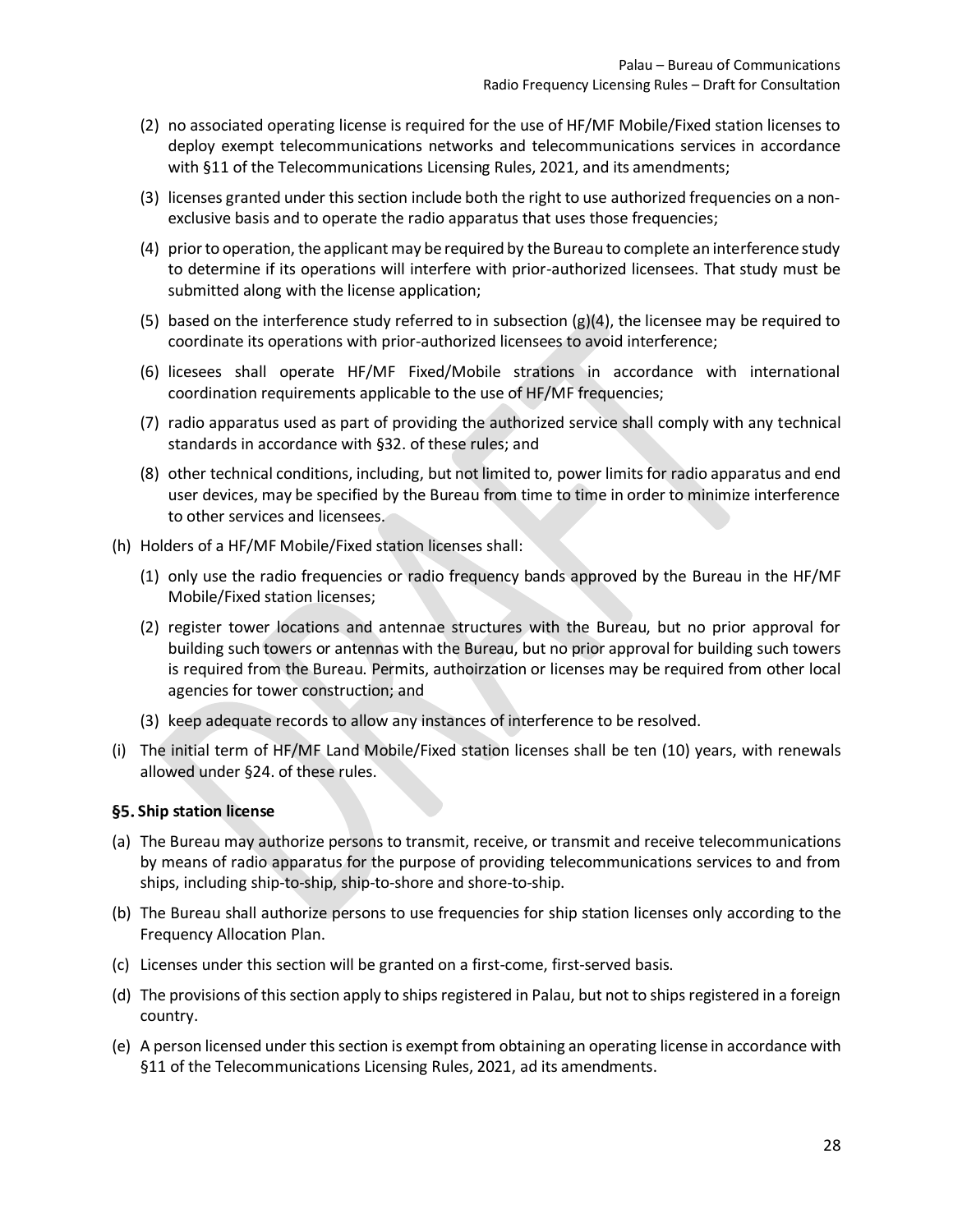- (f) Licenses granted under this section include both the right to use approved frequencies and to operate the end user and radio apparatus that uses those frequencies.
- (g) A license granted under this section permits the licensee to operate all forms of maritime communication onboard a single vessel, with the exception of communications to and from a satellite. Satellite communications on board a ship shall be licensed according to §6. of this Schedule.
- (h) Radio apparatus used as part of providing the authorized service shall comply with any technical standards in accordance with §32. of these rules and the Global Aeronautical Distress and Safety System (GADSS), when applicable.
- (i) Other technical conditions, including, but not limited to, power limits for radio apparatus and end user devices, may be specified by the Bureau from time to time in order to minimize interference to other services and licensees.
- (j) Holders of a ship station license shall:
	- (1) only use the radio frequencies or radio frequency bands approved by the Bureau;
	- (2) ensure that only persons holding a Certificate of Competency operate radio apparatus authorized under a ship station license;
	- (3) register all land-based towers and antenna structures, but no prior approval for such facilities is required. Permits may be required from other government agencies for tower construction;
	- (4) abide by the provisions of international rules and regulations applicable to radio apparatus on board a ship to which Palau is a party; and
	- (5) keep adequate records to allow any harmful instances of interference to be resolved.
- (k) The initial term of the ship station license will be five (5) years with renewals allowed under §24. of these rules.

#### <span id="page-28-0"></span>**Satellite spectrum license**

- (a) The Bureau may authorize persons to transmit, receive, or transmit and receive telecommunications using a satellite for the purpose of providing telecommunications services to itself or for sale to another person.
- (b) The Bureau shall authorize persons to use frequencies for satellite services only according to the Frequency Allocation Plan.
- (c) Satellite spectrum licenses shall be granted on a first-come, first-served basis.
- (d) Satellite spectrum licenses that may be granted by the Bureau include, but are not limited to, the following:
	- (1) very small aperture terminals (VSAT);
	- (2) satellite news gathering (SNG);
	- (3) satellite radio apparatus installed on ships and aircraft;
	- (4) earth stations transmitting to satellites;
	- (5) mobile satellite service (for example, portable satellite communication terminals); and
	- (6) satellite broadcasting (one-way) services.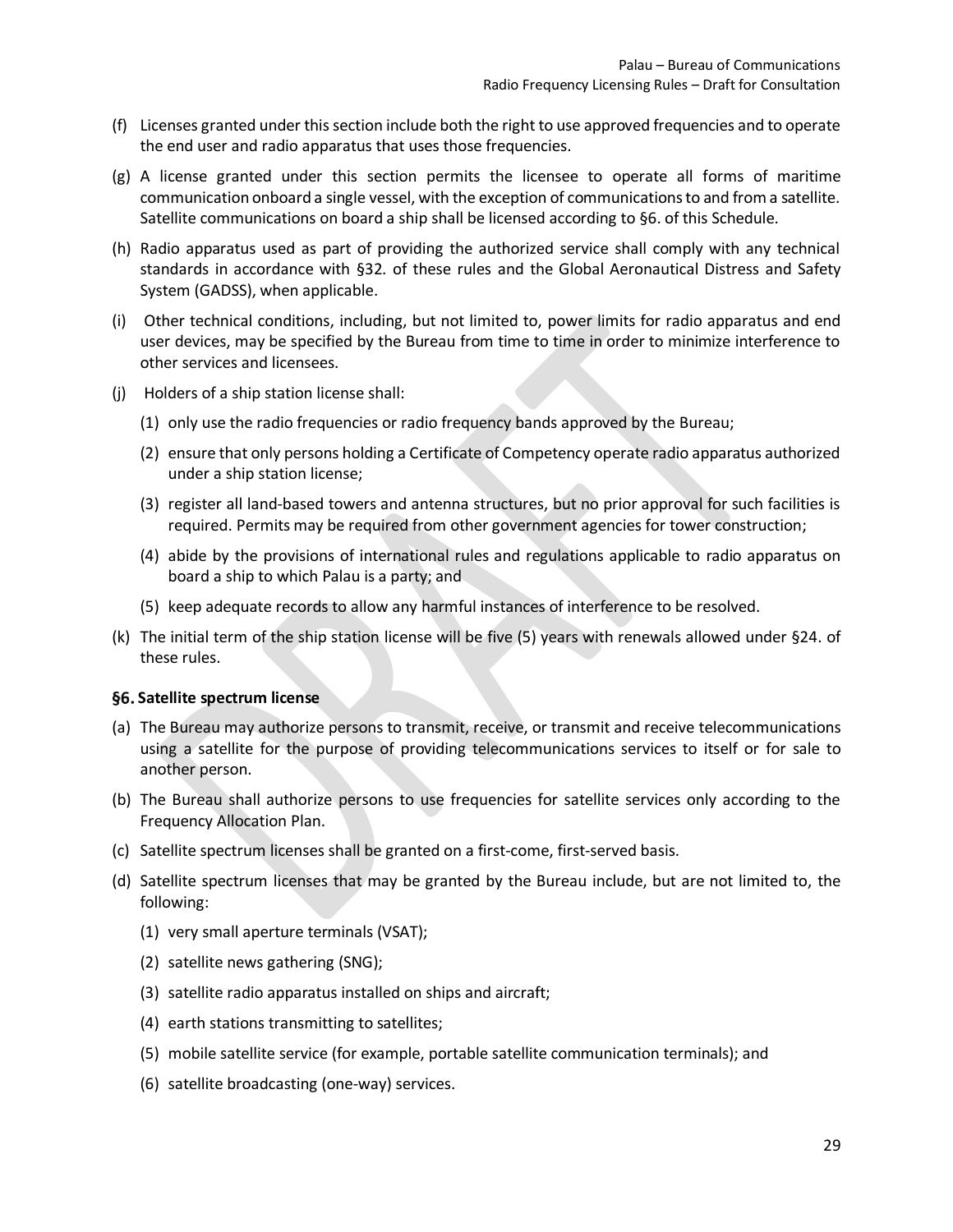- (e) Licenses granted under this section may include handheld, portable, transportable (vehicle mounted and re-locatable), and fixed radio apparatus.
- (f) Conditions and requirements for satellite spectrum licenses:
	- (1) persons applying for a satellite spectrum licenses for the provision of telecommunicaitons services to another person must obtain an associated operating license;
	- (2) satellite spectrum licenses granted under this section include both the right to use approved frequencies and end user radio apparatus that uses those frequencies;
	- (3) radio apparatus used as part of providing the authorized service shall comply with any technical standards in accordance with §32. of these rules;
	- (4) depending on the type of system, a license granted under this section may authorize the licensee to deploy an unlimited number of end user radio apparatus(blanket license); no individual authorization of such apparatus is required;
	- (5) earth station authorizations may be subject to further regulations to be determined by the Bureau, as needed; and
	- (6) other technical conditions, including, but not limited to, power limits for radio apparatus and end user devices, may be specified by the Bureau from time to time in order to minimize interference to other services and licensees.
- (g) Holders of a satellite spectrum license shall:
	- (1) obtain the prior approval of the Bureau for access to any space segment and comply with the relevant rules, regulations and procedures imposed by the satellite operator for station access, booking and fees;
	- (2) only use the radio frequencies or radio frequency bands approved by the Bureau for its use;
	- (3) comply with the relevant provisions of the treaties of the ITU to which Palau is a party, including any modifications, and all regulations and recommendations annexed thereto or made thereunder as are applicable to Palau and the relevant ITU-R recommendations;
	- (4) comply with applicable resolutions, recommendations or other directives issued by international organizations for the operation of satellite radio appparatus onboard ships or aircraft; and
	- (5) keep adequate recordsto allow any instances of harmful interferenceto be resolved.
- (h) Operators of satellites (the international satellitel operator) launched and licensed pursuant to the regulations of another country may:
	- (1) provide services to end users in Palau; and/or
	- (2) may provide capacity to satellite spectrum licensees that offer services to end usersin Palau (both businesses and individuals).
- (i) International satellite operators will require:
	- (1) a satellite spectrum license to authorize the use of specific frequencies and radio apparatus; and
	- (2) the associated operating license set forth in the Telecommunications Licensing Rules, 2021and its amendments,

exclusively if they intend to offer, directly, or through an affiliate, telecommunications services to end users for a fee.